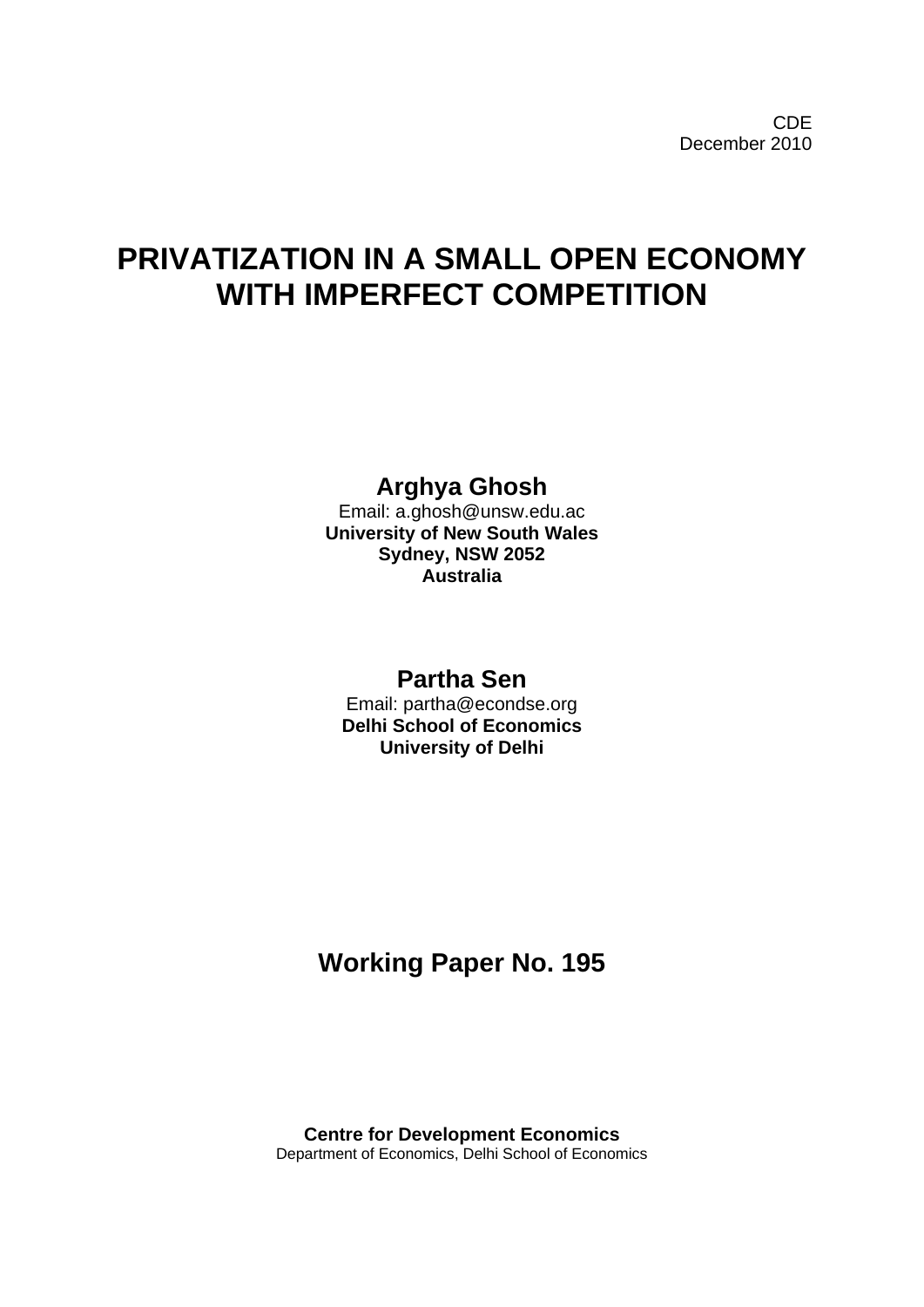# **Privatization in a Small Open Economy with Imperfect Competition**

Arghya Ghosh\* University of New South Wales Sydney, NSW 2052 Australia

Partha Sen Delhi School of Economics New Delhi 110007 India

#### **Abstract**

We look at privatization in a general equilibrium model of a small, tariff-distorted, open economy. There is a differentiated good produced by both private and public sector enterprises. A reduction in government production in order to cut losses from such production raises the returns to capital and increases the tariff revenue, which are welfare improving. However, privatization also leads to lower wages and possibly fewer private brands. This lowers workers' welfare, which may make privatization politically infeasible. Privatization can improve workers' welfare with complementary reforms, e.g., attracting foreign investment or trade liberalization.

**JEL Classification:** H41**,** F12, L32

**Keywords:** public sector enterprise, privatization, foreign investment, trade liberalization, monopolistic competition.

\*Corresponding author: Tel: +61 2 9385 1347; Email: a.ghosh@unsw.edu.au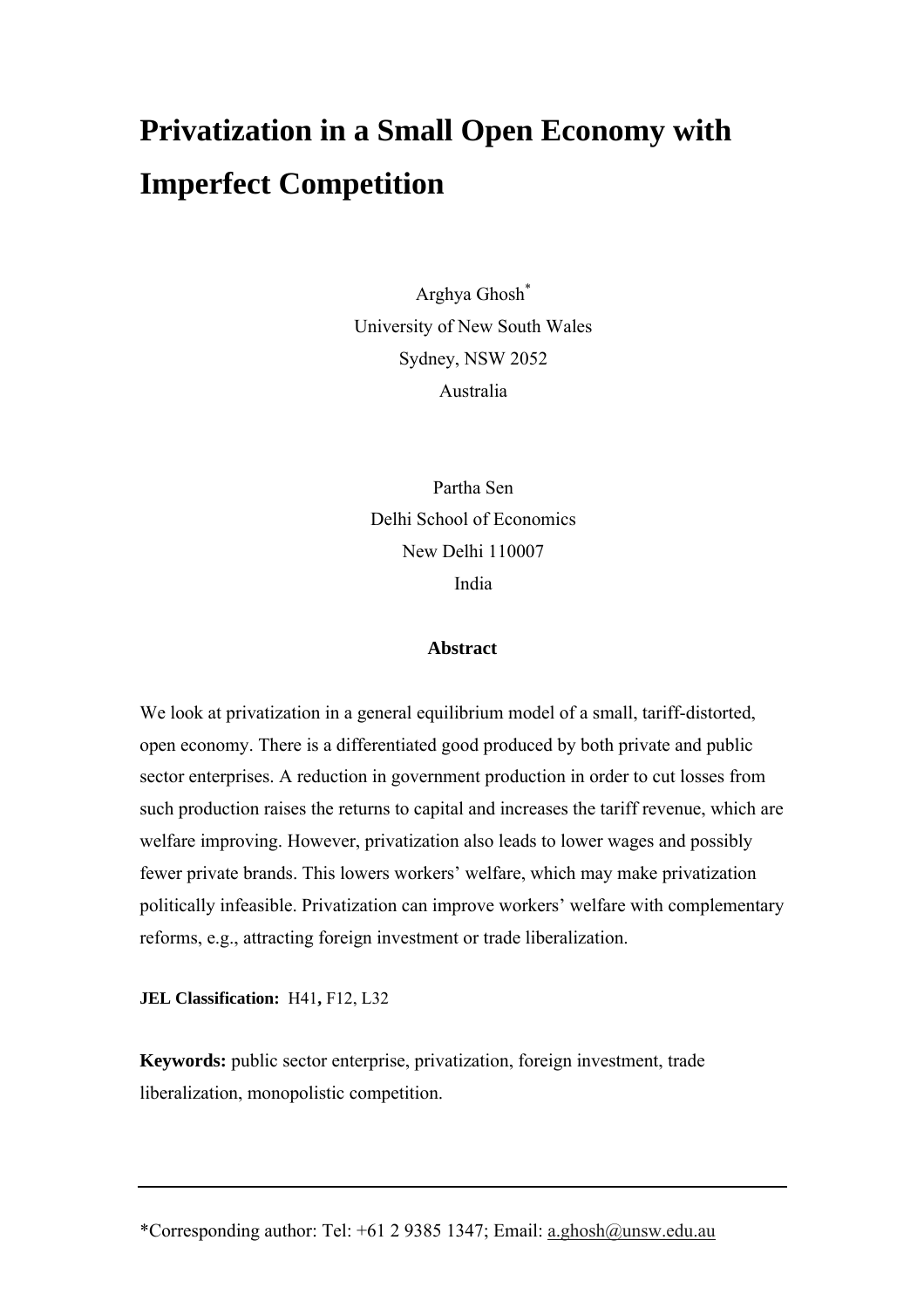#### 1. **Introduction**

Discouraged by the poor performance of public sector enterprises (PSEs), governments in several developing market economies—e.g., India, Chile, Egypt, Mexico, Philippines, Turkey—have attempted to withdraw from the production of "private" goods.<sup>1</sup> Does the withdrawal of government from production—which we refer to as privatization in the remainder of the paper—improve welfare? We address this question in a simple two-factor, two-sector, general equilibrium, open economy framework where the sector comprising of public enterprises and private firms is imperfectly competitive. $2$ 

 We find that privatization, if pursued alone, can often reduce the welfare of the workers. This might make privatization politically infeasible in democratic developing economies since workers often constitute a majority or the support base of the ruling party. Privatization can, however, be politically feasible (i.e., welfareimproving for workers) with complementary reforms. For example, an increase in foreign investment in conjunction with privatization improves the workers' welfare. Trade liberalization, pursued along with privatization, can improve workers' welfare under certain conditions.<sup>3</sup>

Our analysis, a brief sketch of which is given in section 1.1, contributes to the ongoing debate on privatization in developing countries in at least three important ways, which we discuss below. Specific contributions are discussed in section 1.2.

First, although the existing literature on privatization based on a partial equilibrium framework (see section 1.2 below for a review of this literature) offers some insights into the debate, the effect of privatization on workers' wages, and more generally on factor returns—which lie at the heart of the privatization debate—is missing. By explicitly incorporating factor markets for labor and capital into our general equilibrium open economy framework, we offer a richer analysis and show

 $\overline{a}$ 

<sup>&</sup>lt;sup>1</sup> Various explanations have been offered for the lackluster performance of public enterprises, e.g., a distorted incentive structure, the plurality of principals and objectives which often results in inefficient utilization of resources, over-employment, and low productivity. There is a vast body of empirical literature confirming the inefficiency of public enterprises in developed as well as developing countries. See, e.g.,Galal et al. (1994) and Majumdar (1998). For a survey of the empirical findings, see Megginson and Netter (2001).

<sup>&</sup>lt;sup>2</sup> The presence of imperfect competition together with increasing returns to scale provides a meaningful role of firms. The imperfectly competitive structure is a good description of markets in the less developed countries (see Nellis and Kikeri, 1989, p.  $663$ ).

 $3$  It is important to note that in an imperfectly competitive model such as ours, trade liberalization alone does not necessarily improve welfare. Nor, for that matter, does capital inflow.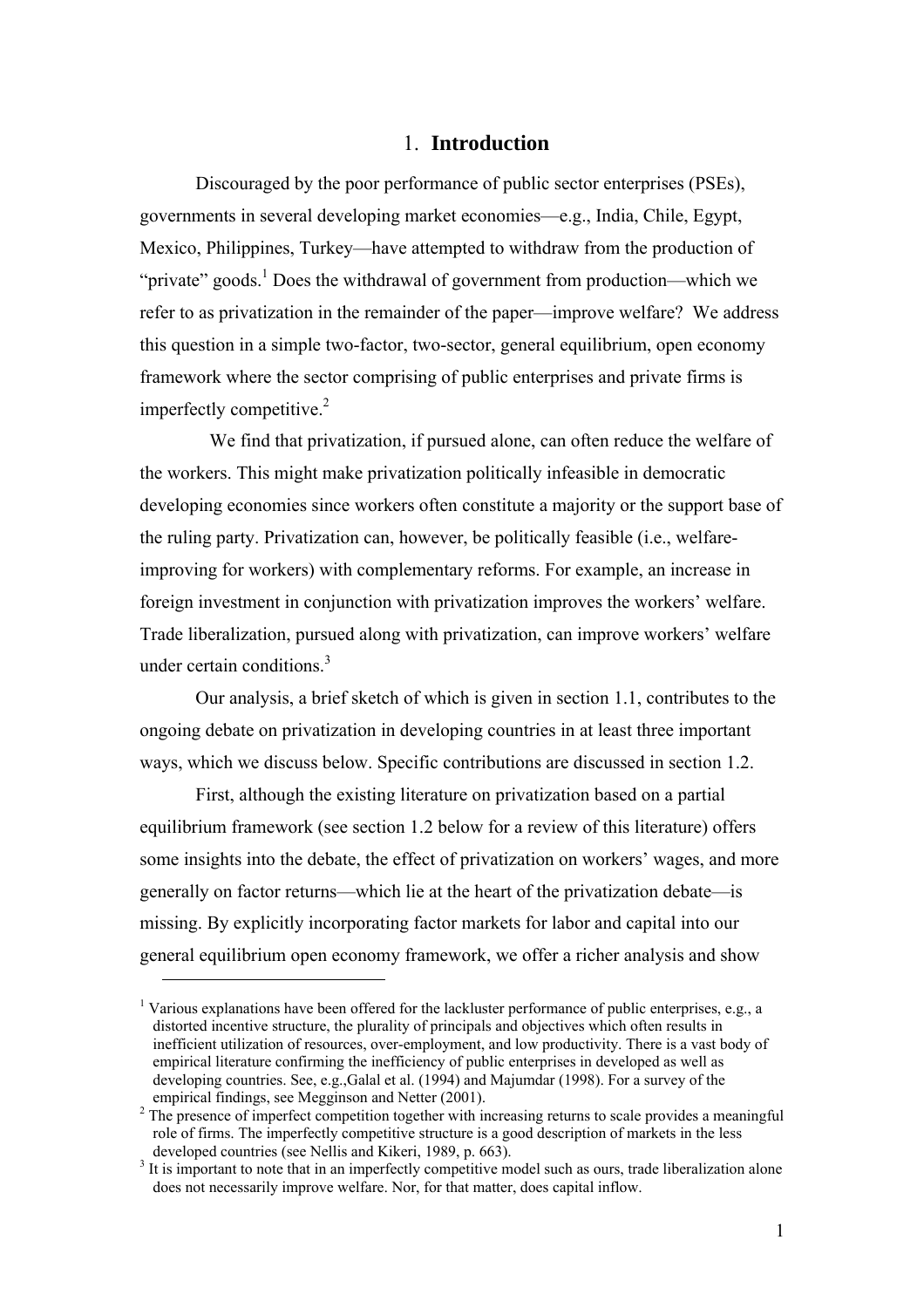that indeed, privatization can reduce wages, which in turn can lower welfare.

Second, most studies on privatization referred to in section 1.2 consider a short-run set up with a fixed number of firms. Hence, they are not well suited to addressing another important concern—the effect of privatization on the domestic market structure. By explicitly incorporating entry–exit considerations into our framework we address this concern and find that a reduction in public sector production does not necessarily encourage the entry of private producers. In other words, private producers, rather than entering to fill the void created by the contraction of PSEs, might exit, which can reinforce (partial) deindustrialization.

Third, focusing on a tariff-distorted open economy (instead of a closed economy) allows us to examine the effect of a combination of policies—e.g., privatization and foreign investment, privatization and trade liberalization—which typically comes with a reform package. Apart from generating a rich set of possibilities, the open economy description is also more realistic. Over the last two decades, developing countries embarking on privatization were also usually the ones lowering their tariffs (see Sachs and Warner, 1995).<sup>4</sup> By analyzing trade liberalization, privatization, and capital inflows in a unified general equilibrium framework, we hope to contribute to a better understanding of the complementarities (or the lack thereof) between these policies.

## **1.1 A Preview of the Model and Results**

 $\overline{a}$ 

Adapting a monopolistic competitive model along the lines of Venables (1982) and Helpman and Krugman (1985), we focus on a small tariff-ridden open economy. It produces (and consumes) a homogenous good and a number of differentiated brands, and imports a range of foreign brands. The homogenous good, produced under constant returns to scale, is exported whereas the differentiated domestic brands, exhibiting increasing returns, are non-traded and are produced by private and public sector firms.

A key difference between a public sector enterprise and a private firm is in the

<sup>&</sup>lt;sup>4</sup> Sachs and Warner (1995) label a country as closed or open based on a combination of criteria (e.g., tariff rate, exports to GDP ratio, black market premium etc.). They also provide timings for liberalization, i.e., when the countries switched from being closed to open. Their classification shows that among the countries (mentioned earlier in the Introduction) which embarked on privatization, Chile opened up in 1970s, Mexico, Philippines and Turkey in late 1980s. India qualified as open in the mid-1990s. Egypt was the only one never considered as open.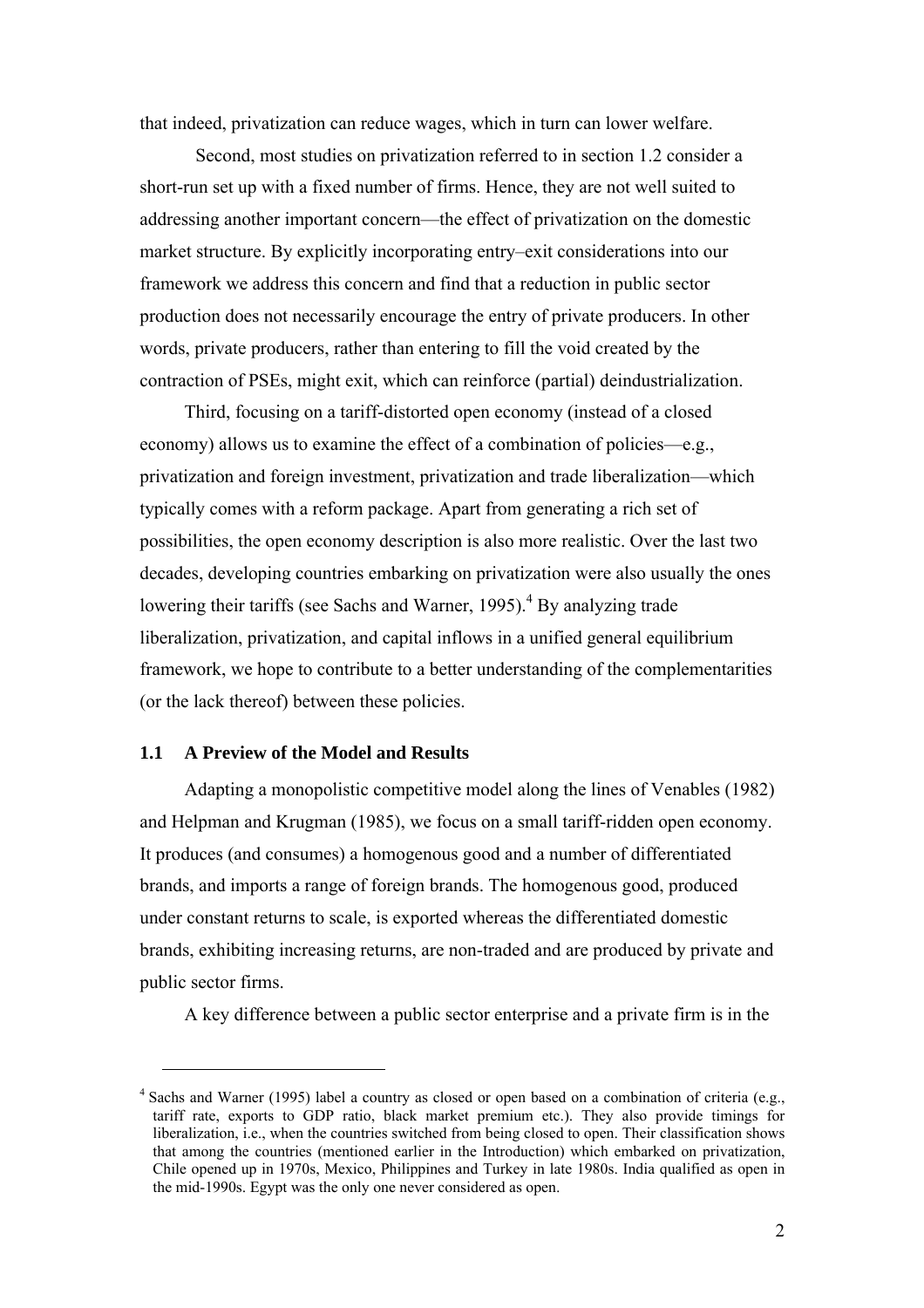objective function. Private firms maximize profit. On the other hand, public firms typically have non-profit motives. Due to political influence, PSEs often employ inefficiently high amount of labor. As Boycko, Shleifer and Vishny (1996) write: "while excess employment is not the only politically demanded inefficiency of state firms it is surely the most commonly noted one." They construct a politician's objective function which reflects that the politician prefers higher labor spending in the PSEs. In a similar spirit, to capture the non-pecuniary benefit from higher employment in public firms, we assume that a public firm maximizes its own profit plus a fraction of wage bill paid to its workers. Effectively, this implies that a public firm receives a wage subsidy. The presence of implicit wage subsidy leads to a lower capital-labor ratio in PSEs compared to their private counterparts.

We model privatization as a reduction of the fractional weight on wage bill. This acts as a reduction of wage subsidy to public firm. For a wide range of parameterizations, the reduction in subsidy leads to a contraction of the PSE. Due to its use of labor-intensive techniques, this contraction in turn gives rise to an excess supply of labor, which in our full employment model lowers wages. Indeed, the situation can be even worse. In equilibrium, if the PSEs use the most labor-intensive technique while the private brands producers use the least labor-intensive one then the production of private differentiated goods might decrease. Domestic private producers might exit from the differentiated goods sector and thus privatization may fail to encourage the entry of more private producers—something it was implicitly expected to do. The reduction in the number of available varieties (i.e., fewer private brands), combined with lower wages implies that unless accompanied by other policies, the privatization program will generally reduce the welfare of workers.

The immiserization of workers poses a problem in terms of political viability of the privatization program since in a large number of democratic developing countries, workers constitute the majority and/or the support base of the ruling parties. So, even if privatization is welfare improving in overall terms (which may not be the case), it might not be politically viable in the absence of complementary reforms.<sup>5</sup> Are there complementary reforms which can be pursued in conjunction with privatization to prevent a reduction in workers' welfare?

 $\overline{a}$ 

 $<sup>5</sup>$  For discussions on the importance of political viability in privatization programs, see World Bank</sup> (1995). Also see Clarke and Cull (2005) in this regard.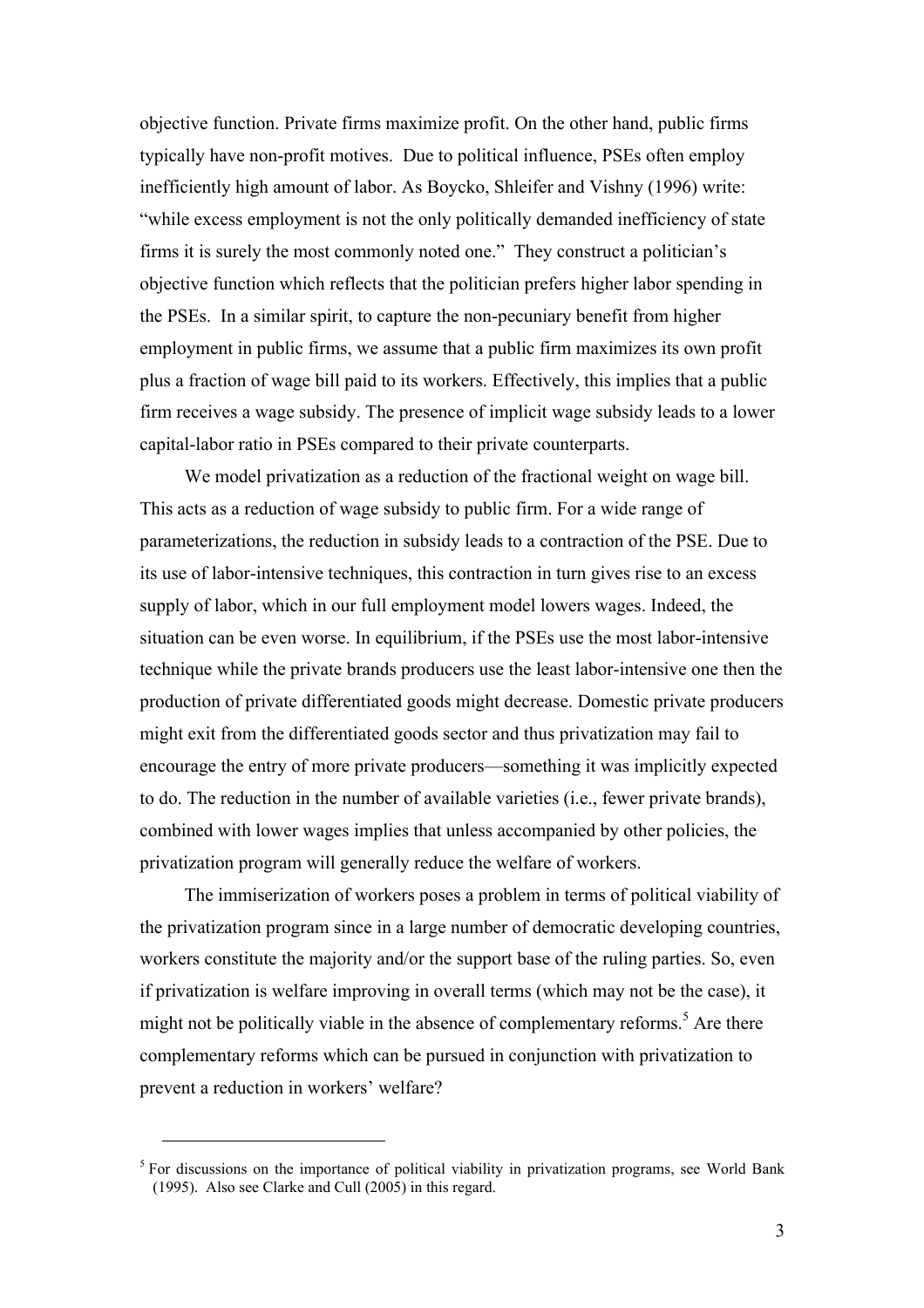Given that ours is an open economy model, two policy choices seem natural lowering of trade restrictions and/or encouraging foreign investment. Increased capital inflows lead to an increase in the number of brands (via the entry of private producers) as well as an increase in wages, which in turn improves welfare. Although trade liberalization, by expanding the relatively labor-intensive homogenous goods sector, increases wages, it comes at the expense of reduced variety. Thus trade liberalization, if pursued along with privatization, improves welfare only if the effect of a decline in variety on welfare is not too strong.

### **1.2 Related Literature**

 $\overline{a}$ 

Our paper is manifestly related to the trade literature on imperfect competition in general, and on monopolistic competition in particular. Though some particular aspects of the model—e.g., optimal tariffs (see Venables, 1982) and the welfare effects of capital inflows—have been analyzed (see, e.g., Sen et al., 1997; Chakraborty, 2001), the introduction of government production in a tractable fashion is novel. More importantly, incorporating government production allows us to conduct a simultaneous investigation of three important issues—privatization, trade liberalization, and foreign investment—which are often mentioned in the same breath in the financial press but rarely analyzed in a rigorous unified framework.

The public economics literature on mixed oligopoly, which typically uses a partial equilibrium set up, asks the same question as we do—namely, when does privatization improve welfare?<sup>6</sup> This literature offers several reasons why privatization might improve welfare. DeFraja and Delbono (1989) show that in the presence of increasing marginal costs (i.e., decreasing returns to scale), privatization, by reducing the scale of production of former PSEs, improves production efficiency, which can improve welfare. Using a spatial model of product differentiation, Cremer

<sup>&</sup>lt;sup>6</sup> Apart from the mixed oligopoly literature, there are at least three distinct strands of literature on privatization. See Roland (2000) for a comprehensive analysis of privatization in transition economies. Despite providing insights that are generally applicable, the absence of markets in the pre-transition period makes it difficult to compare the findings across periods, and hence we refrain from discussing this literature. We also abstract from the incomplete contract-based literature (see Hart et al., 1997; Schmidt 1996) of privatization, which focuses on the incentives arising from ownership (private versus public). This brings a new angle to the privatization debate (i.e., ownership), which has traditionally focused on market competition. Nevertheless, it is fair to say that this is probably more appropriate in the context of privatization of public provision in developed countries (e.g., schools, hospitals, prisons etc.). Finally, there is a third strand of literature based on a principal–agent model which focuses on managerial incentives and monitoring problems. See, e.g., Barros (1994), De Fraja (1993).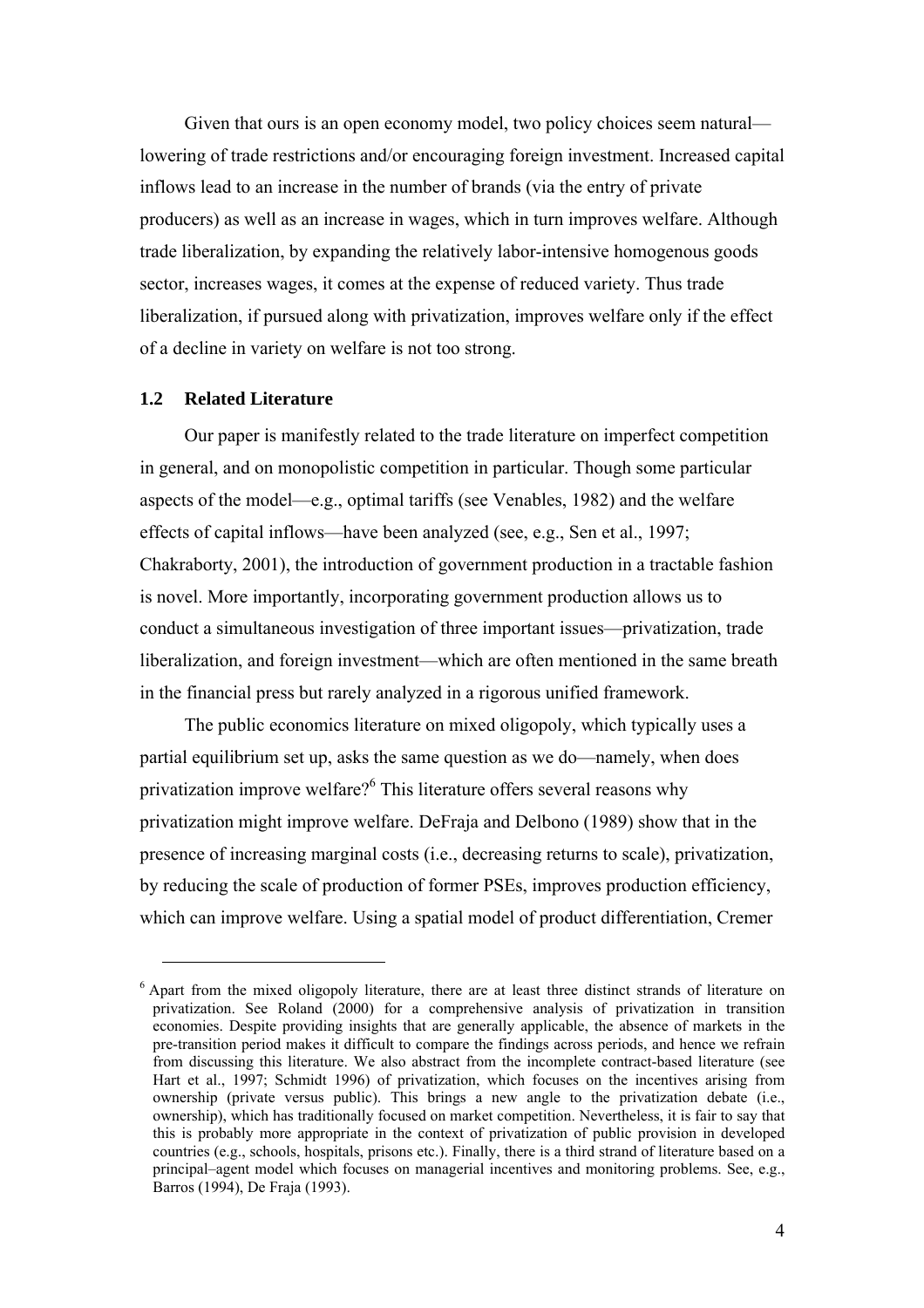et al. (1991) show that the presence of a public firm could result in product configuration which is too concentrated. Privatization, by reducing concentration, can improve welfare. Building on a Hotelling-duopoly framework and introducing endogenous cost differentials between public and private enterprises, Matsumura and Matsushima (2004) show that the private firms are indeed more efficient than the public ones. However, the increased efficiency comes at the expense of excessive investment in cost-reducing activities. Privatization in their framework improves welfare by mitigating the loss arising from excessive cost-reducing investments.

Anderson et al. (1997) provide an important potential benefit of privatization, which only manifests itself in the long run (i.e., with free entry). In the short run, with a fixed number of firms, the presence of a public sector firm lowers prices, which increases welfare. However, in the long run, the lower prices of public firms act as entry deterrent and, consequently, fewer varieties are offered in the market. Anderson et al. show that privatization, by increasing the number of varieties, can lead to higher welfare provided the public firm was incurring losses (before privatization).<sup>7</sup> Free entry of private producers has also been discussed in the context of partial privatization in Matsumura and Kanda (2005) and Fujiwara (2007). Both these works show that in the presence of free entry, the results with a fixed number of private firms might no longer hold.

Entry considerations play an important role in our framework as well. But because of the absence of factor markets, the framework used in the abovementioned papers cannot be used to explore some of the key issues and concerns—e.g., fall in wages and/or a rise in unemployment, deindustrialization, conflicts across factor owners—associated with the privatization programs, especially in developing countries. Our two-factor, two-sector, general equilibrium framework, to which we turn now, exploits an important channel through which the contraction of the public sector works—the economy-wide reallocation of resources and subsequent effects on factor returns, entry, and production.

As far as we are aware, Beladi and Chao (2006) is the only paper that considers labor market issues in the context of privatization. In a dual economy (but a closed one), they show that an increase in private ownership leads to an increase in urban

 $\overline{a}$ 

 $<sup>7</sup>$  The papers on mixed oligopoly discussed here are mainly theoretical in nature. For empirical analysis</sup> on mixed oligopoly, see Barros and Modesto (1999). They investigate the regulatory role of public firm in the Portuguese banking sector, which consists of private as well as public firms.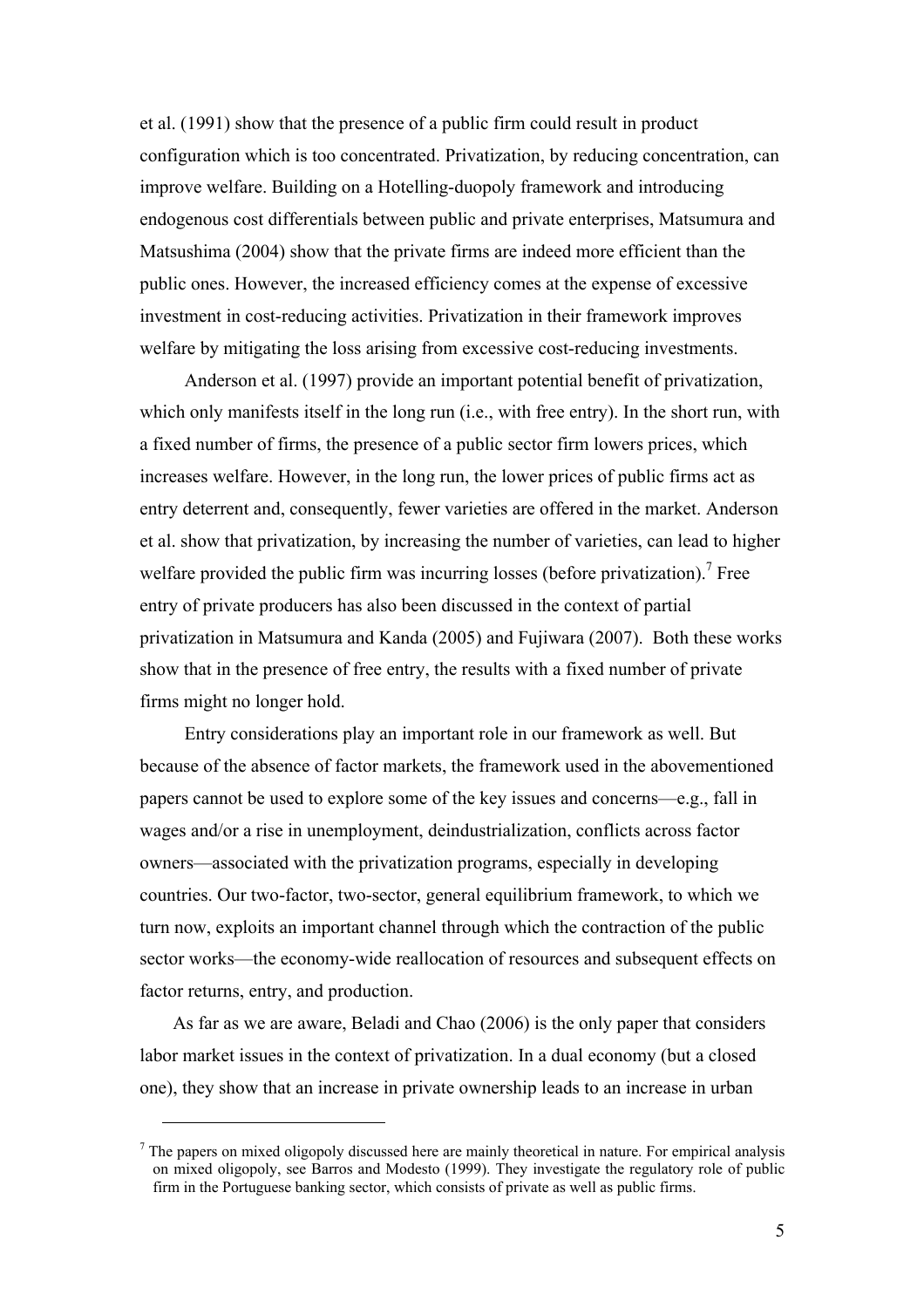employment in the short run. In the long run, the unemployment problem becomes less severe as capital moves to the rural sector. Unlike their framework, ours is a full employment general equilibrium setting. The key difference, however, is that ours is an open economy set up in contrast to the closed economy setting considered in Beladi and Chao (2006). Considering an open economy allows us to examine the role of complementary reforms—trade liberalization and freer capital inflows—in generating political support for privatization.

## **2 The Model**

Consider a small tariff-ridden open economy comprising of  $\overline{L}$  workers and  $\overline{K}_d$ capitalists. Each worker has one unit of labor while each capitalist has one unit of capital.<sup>8</sup> The workers and the capitalists have identical preferences.

## **2.1 Consumers**

 $\overline{a}$ 

Each individual *i* maximizes an upper-tier Cobb-Douglas utility function given by

$$
U_i = X_i^{\alpha} y_i^{1-\alpha}, \tag{1}
$$

subject to the budget constraint

$$
y_i + PX_i = z_i,\tag{2}
$$

where,  $y_i$ ,  $X_i$ , and  $z_i$  denote, respectively, the amount of individual *i*'s (i) consumption of the (numeraire) homogenous good  $\gamma$ , (ii) consumption of an aggregate quantity index of differentiated goods *X* (whose price is *P* ), and (iii) income. Apart from factor earnings, *zi* includes a share of tariff revenues (which is rebated to individual *i*) and is net of lump-sum taxes that are used to cover losses (if any) of the PSEs.

The quantity index (or alternatively the sub-utility function of the Dixit-Stiglitz type)  $X_i$ , defined below, captures consumers' love for variety:

$$
X_{i} = \left(\sum_{k=1}^{n} x_{ki}^{\frac{\sigma-1}{\sigma}} + \sum_{j=1}^{n^{*}} x_{ji}^{*\frac{\sigma-1}{\sigma}} + s^{\frac{\sigma-1}{\sigma}}\right)^{\frac{\sigma}{\sigma-1}},
$$
(3)

where  $x_{ki}$ ,  $x_{ji}^*$ , and *s* denote, respectively, the amount of individual *i*'s consumption of

 $8$  The assumption that each capitalist owns one unit of capital captures the fact that each capitalist is small. However, this assumption is only for simplification and nothing substantial hinges on it.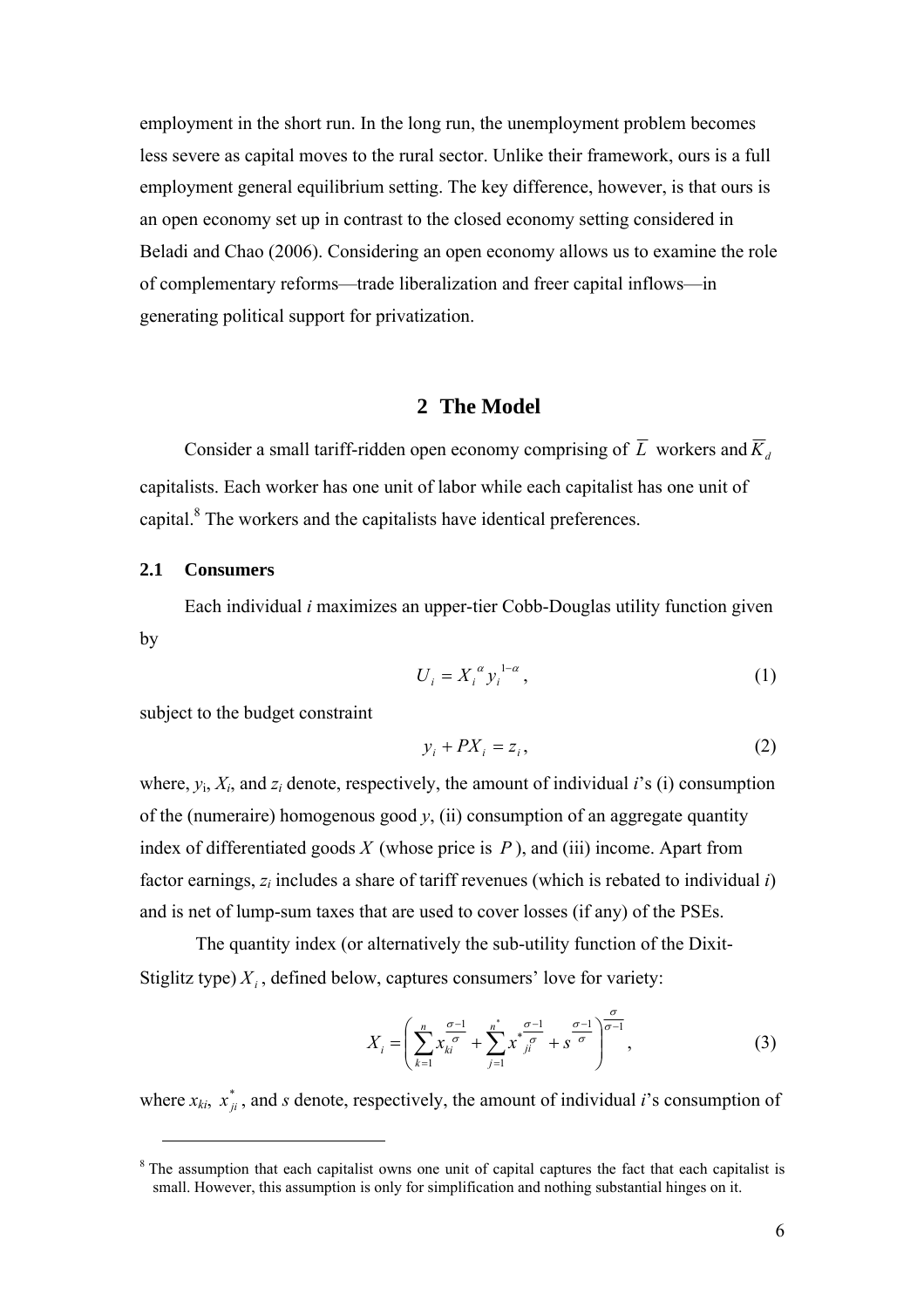a domestic private brand *k*, a foreign brand *j*, and the public brand. Following the literature on mixed oligopoly we assume that there is a single public brand. The assumption is not crucial for our results, but it simplifies the algebra.  $\sigma > 1$  is the elasticity of substitution between brands (below in equations (7) to (9) it is the elasticity of demand facing each producer). The number of domestic private brands and foreign brands are given by  $n$  and  $n^*$  respectively. The price index corresponding to *X* is

$$
P = \left(\sum_{k=1}^{n} p_k^{1-\sigma} + \sum_{j=1}^{n^*} p_j^{1-\sigma} + q^{1-\sigma}\right)^{\frac{1}{1-\sigma}},\tag{4}
$$

where  $p_k$ ,  $p_j^f$ , and  $q$  are, respectively, prices of a domestic private brand  $k$ , and imported brand *j*, and the public brand. Note that the price of an imported brand,  $p_j^f$ , is inclusive of tariffs, i.e.,  $p_j^f = (1+t)p_j^*$  where  $p_j^*$  is the international price of the *j*th foreign brand and  $t > 0$  is the ad-valorem tariff rate.

The utility maximization exercise (maximizing (1) subject to (2)) followed by aggregation across  $\overline{L} + \overline{K}_d$  consumers yields the expenditure shares of the homogenous goods and the differentiated goods as follows:

$$
y = (1 - \alpha)z \tag{5}
$$

$$
PX = \alpha \ z \tag{6}
$$

where  $y$ ,  $X$ , and  $z$  denote, respectively, the aggregate consumption of homogeneous good, aggregate quantity index of differentiated good, and national income. Next, maximizing the sub-utility function  $X_i$ , given by (3), subject to the constraint that the sum of expenditure on all brands has to be less than or equal to  $PX_i$ , yields the demands for individual brands by each consumer *i*. Adding all consumers' demands yields the aggregate demand for these brands as follows:

$$
x_k = p_k^{-\sigma} P^{\sigma-1} \alpha \ z \,, \tag{7}
$$

$$
x_j^* = ((1+t)p_j^*)^{-\sigma} P^{\sigma-1} \alpha z, \qquad (8)
$$

$$
s = q^{-\sigma} P^{\sigma-1} \alpha z \,. \tag{9}
$$

Hereafter we will focus on a symmetric equilibrium where each private firm sets the same price  $p_k = p$ , and produces the same amount of output  $x_k = x$ . The same is true for foreign varieties, i.e.,  $x_i^* = x^*$ . Following the standard practice in the small open economy literature with imperfect competition (see, e.g., Venables, 1982; Sen et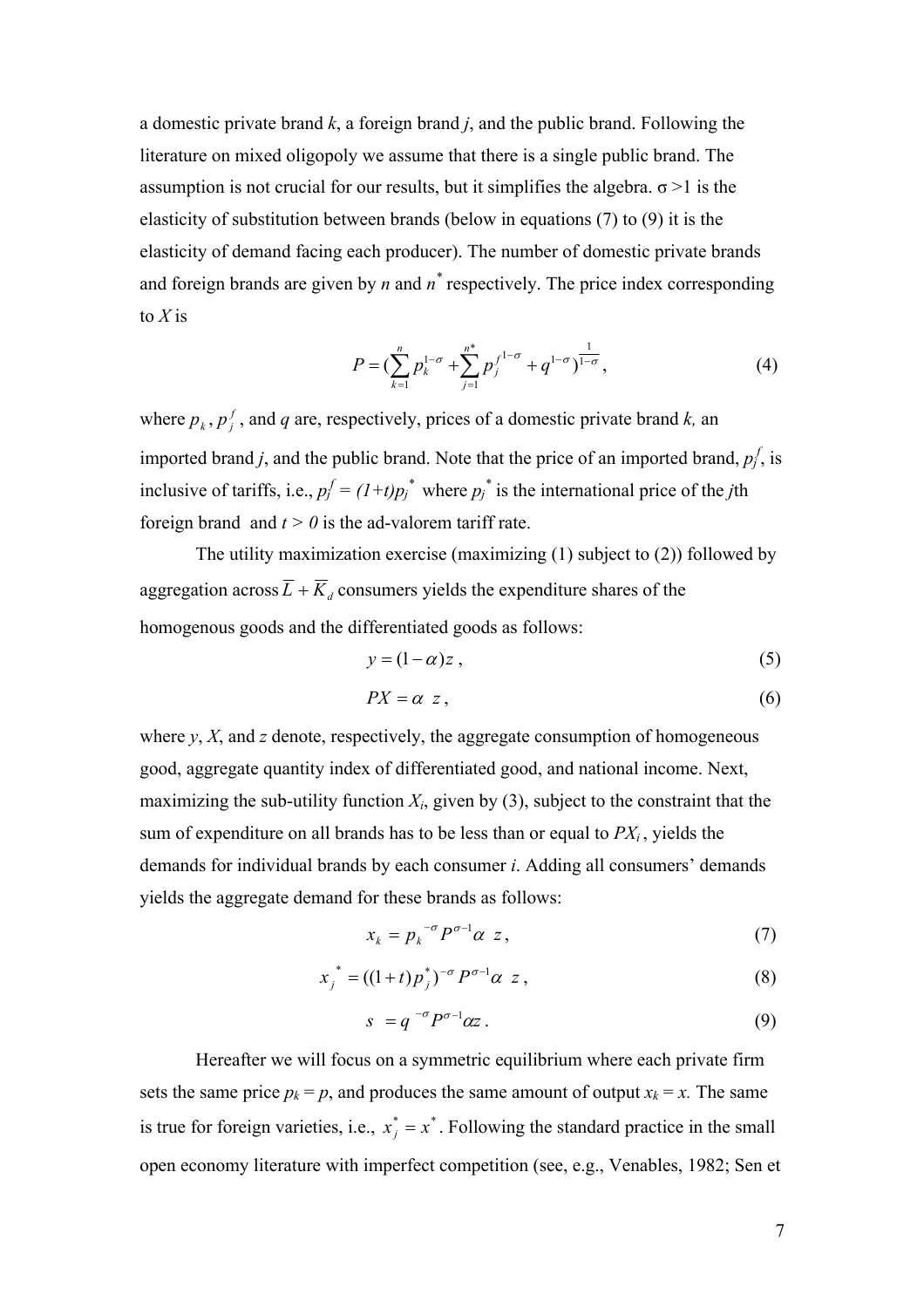al., 1997; Chakraborty 2001), we assume that the price and the number of foreign brands are exogenously given.

#### **2.2 Firms**

The homogenous good, whose output is denoted by *Y*, is produced under constant returns to scale using labor and capital. Competition, together with the constant returns to scale technology, implies the equality between price (unity for the numeraire) and marginal cost:

$$
a_{LY}w + a_{KY}r = 1, \qquad (10)
$$

where  $a_{ij}$  denotes the amount of factor  $i (= L, K)$  utilized in producing a unit of good *j*, and  $w$  and  $r$  are, respectively, wages and returns to capital.  $9$ 

## **Private brands**

 $\overline{a}$ 

The production of each private brand consists of two components—a variable cost and a fixed cost. Both components use a CRS technology (different from the ones used in the homogenous goods sector) employing labor and capital. Profit maximization for each private brand implies the mark-up pricing rule:

$$
a_{Lx}w + a_{Kx}r = p(1 - \frac{1}{\sigma}).
$$
\n(11)

Free entry of private firms in the differentiated goods sector implies that private profits are zero in equilibrium. Thus for each private brand, the excess of revenue over total variable cost (as reflected in (11)) exactly covers the fixed costs incurred. This gives

$$
a_{LF}w + a_{KF}r = \frac{px}{\sigma},\qquad(12)
$$

where  $a_{iF}$  denotes the amount of factor  $i (= L, K)$  used as fixed input. Though each component—variable or fixed—exhibits CRS, the presence of the fixed cost itself implies the presence of increasing returns to scale in the differentiated goods sector.

<sup>&</sup>lt;sup>9</sup> When the production function of the differentiated good sector is homogenous of degree one, its cost function can be written as  $c^x(w,r)x$ , where  $c^x(w,r)$  denote the unit cost function of *x*. Wong (1995) and Feenstra (2003) adopt this formulation. We followed Jones (1965) in using  $a_{\text{LiW}} + a_{\text{K}}$  instead of  $c^x(w,r)$ . The two approaches are equivalent.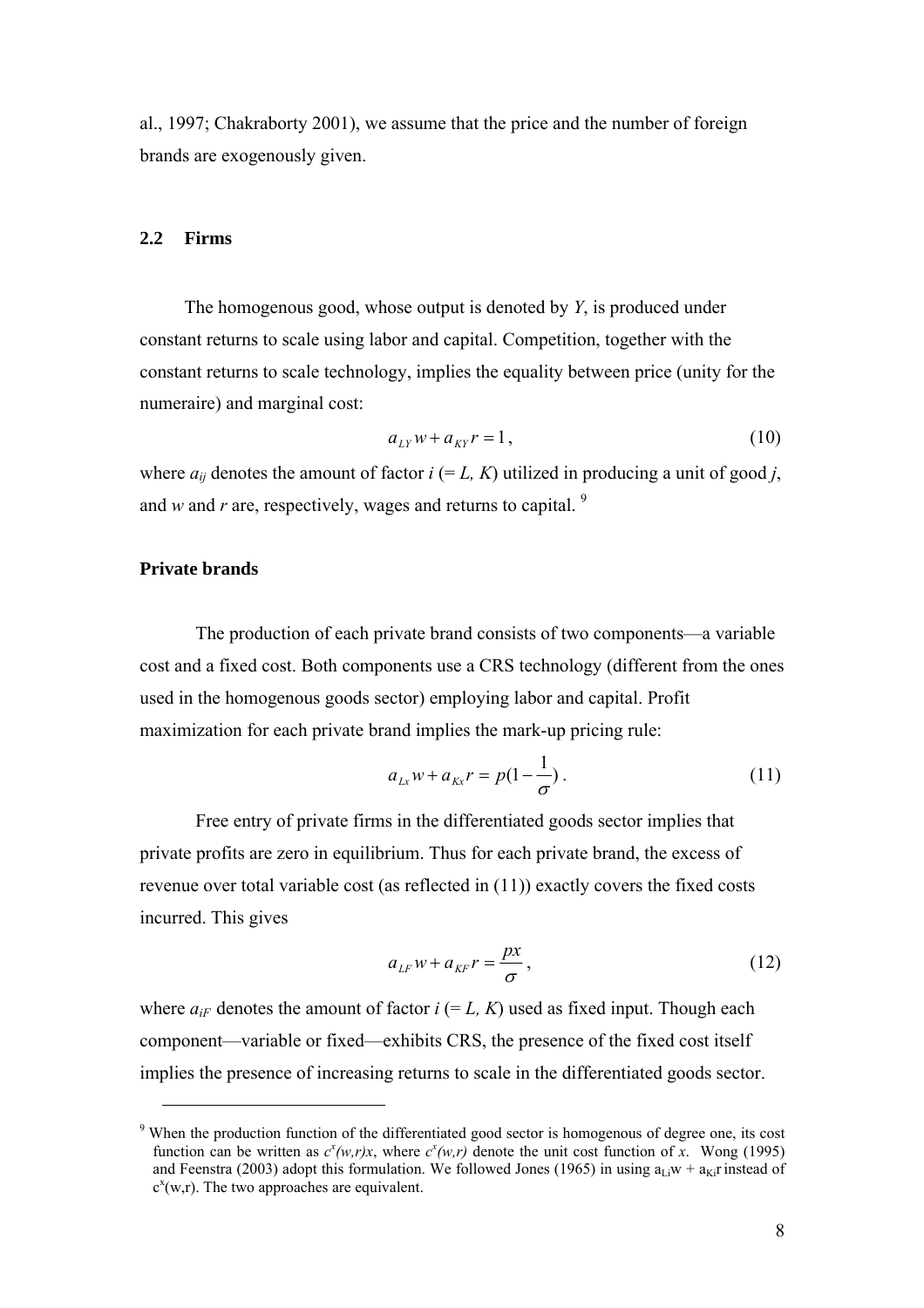We assume that the capital intensities for the fixed and the variable components are the same, i.e., *LF KF Lx Kx a a a*  $\frac{a_{Kx}}{a_{Kx}} = \frac{a_{Kx}}{a_{Kx}}$ . This assumption used elsewhere in the literature (see e.g., Antras 2003, p. 1382) makes the total cost function homothetic. In particular, using (11) and (12), this assumption implies that *x* is constant.

#### **Public sector enterprise (PSE)**

 $\overline{a}$ 

While a private firm maximizes profit, a public sector enterprise often has non-profit motives. Following Boycko, Shleifer, Vishny (1996) we assume that a PSE gets some additional benefit from higher spending on labor. The profit of the PSE is

$$
\pi_g = (q - wa_{Ls} - ra_{Ks})s - wa_{Lf} - ra_{Kf}
$$

where  $a_{is}$  is the amount of input  $i (= L, K)$  employed to produce one unit of *s* and  $a_{if}$ is the labor employed in fixed component of *s*. In contrast to private firms that maximize profit, the PSE maximizes

$$
\pi_g + (1 - \psi)w(a_{Ls}s + a_{Lf})
$$

and  $(1 - \psi) w(a_{Ls} s + a_{Lf})$  captures the non-pecuniary benefit to the public firm due to higher labor spending. The parameter  $\psi \in (0,1]$  is a proxy for the degree of privatization of PSE. It increases as the extent of privatization increases. If the PSE is completely privatized  $y = 1^{10}$ 

This formulation suggests that a PSE behaves like a profit-maximizing firm except it faces a wage rate of  $w\psi$  instead of w. The pricing condition corresponding to PSE is:

$$
a_{Ls}w\psi + a_{Ks}r = q(1 - \frac{1}{\sigma}).
$$
\n(13)

In equilibrium  $\pi_g$  could be negative or positive. That is PSE can make losses or profits in our framework. If the PSE makes losses, we assume that it is paid for by

 $10$  The idea that a PSE attached a positive weight to something other than its own profit is borrowed from the mixed oligopoly literature. However, the papers in that literature assume that a PSE maximizes a weighted average of profit and welfare. As most papers use partial equilibrium framework, factor markets are typically not considered in that literature. Introduction of factor markets allow us to consider a scenario where a PSE attach a positive weight on wage bill for its employees. Positive weight in turn implies lower capital-labour ratio for PSEs which accord well with empirical evidence. See footnote 11.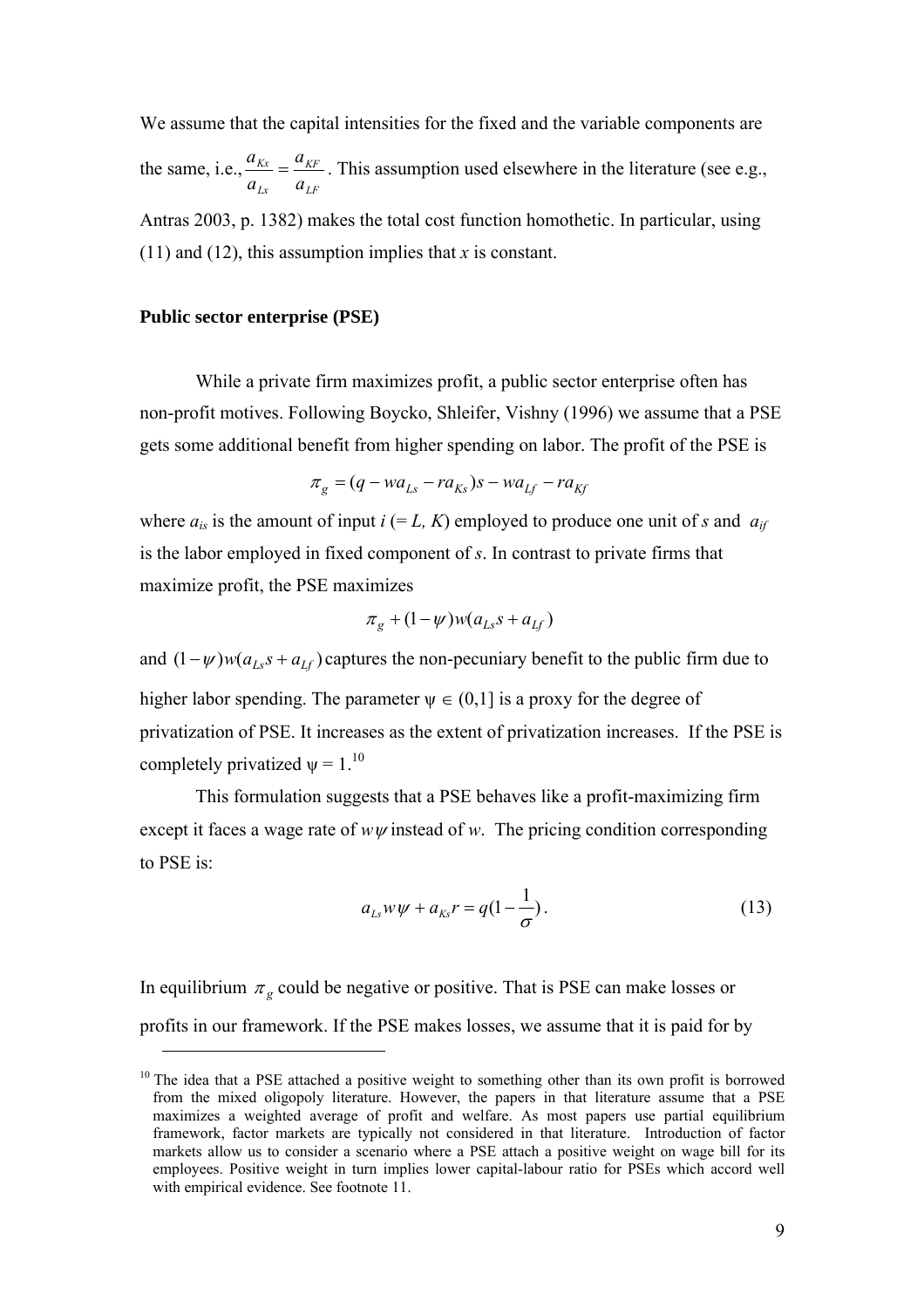non-distortionary taxes on consumers. Positive profits of the PSE (if any) are distributed back to the consumers.

Two remarks are in order regarding loss-making PSEs. If  $\psi = 1$ , so that there is no implicit subsidy, the PSE can make losses if *qs/*σ does not cover the fixed cost  $wa_{Lf} + ra_{Kf}$ . If  $\psi$  < 1, then PSE can make losses even in the absence of fixed

costs, if the following holds  $\theta_{Ls} = \frac{a_{Ls}w}{a_{Ls}w + a_{Ks}r} > \frac{1}{\sigma(1 - \psi)}$  $\theta_{Ls} \equiv \frac{a_{Ls}w}{a_{Ls}w + a_{Ks}r} > \frac{1}{\sigma(1-\psi)}$  $L_s W$  +  $u_{Ks}$  $\mu_{Ls} \equiv \frac{u_{Ls}w}{u_{Ls}w_{Ls}w_{Ls}w_{Ls}} > \frac{1}{-(1-w)}$ .

As long as  $\Psi$  < 1, capital intensity of the public brand will be lower than that in its private counterpart. That is, *Ls Ks Lx Kx a a a*  $\frac{a_{Kx}}{a_{Kx}} > \frac{a_{Ks}}{a_{Kx}}$ . This is in line with the commonplace observation that PSEs employ labor-intensive techniques.<sup>11</sup> Also, since the differentiated goods sector is presumably producing the importable manufacturing goods, we assume that the capital-intensity of the private brands is higher than the capital-intensity of the exportable homogenous good, i.e., *LY KY Lx Kx a a a*  $\frac{a_{Kx}}{a} > \frac{a_{KY}}{a}$ .

From the discussion above it follows that private brands use the most capital intensive techniques. Whether the capital-labor ratio is higher in the PSE or the homogenous goods sector depends on  $\psi$ . If  $\psi$  is close to one, the public sector firm is almost a pure profit-maximizing firm and consequently the factor intensities are similar for the public brand and the private brand. Since *Lx Kx Ls Ks a a a*  $\frac{a_{Ks}}{a} \approx \frac{a_{Kx}}{a}$  and *LY KY Lx Kx a a a*  $\frac{a_{Kx}}{a}$ 

holds we have that *LY KY Ls Ks Lx Kx a a a a a*  $\frac{a_{Kx}}{a_{Kx}} > \frac{a_{Kx}}{a_{Kx}}$  when  $\psi$  is close to one. On the other hand, if  $\psi$  is close to zero, the wage bill is almost ignored as a cost in the PSE. In such cases *KY Ks a*  $\frac{a_{Ks}}{a_{Kt}} < \frac{a_{KY}}{a_{Kt}}$  will hold. We focus on the low values of  $\psi$  such that the capital–labor

*LY Ls a a*

 $\overline{a}$ 

ratios in different lines of production satisfy the following: *Lx Kx LY KY Ls Ks a a a a a*  $\frac{a_{Ks}}{aK} < \frac{a_{KY}}{aK} < \frac{a_{Kx}}{aK}$ .

The factor-intensity rankings play important role in our framework. If the public brand is the least capital-intensive one (which is the case for small values of  $\psi$ ),

 $<sup>11</sup>$  The higher labor intensity of PSEs is observed in the developing as well as developed countries.</sup> Testing for labor intensity of state-owned enterprises listed among the 500 largest non-US firms in 1975, 1985, and 1995, Dewenter and Malatesta (2001) find that the private firms use significantly less labor-intensive processes than state-owned enterprises.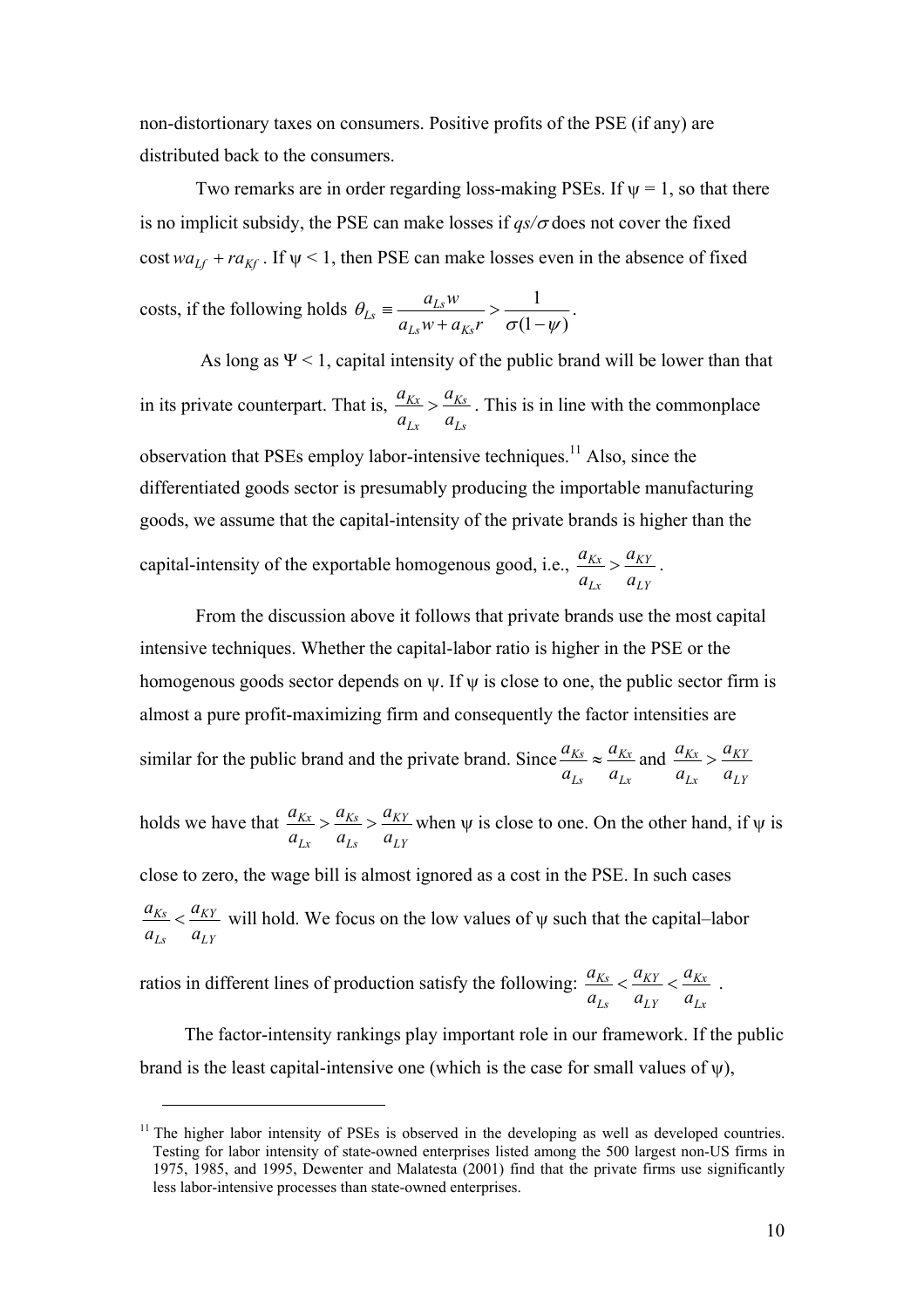wages decrease and the number of varieties decline with an increase in the degree of privatization—see sections 3.1 and 3.2. On the other hand, if the homogenous good sector is most labor intensive (which holds for high values of  $\psi$ ) an increase in the degree of privatization can still lower wages, but the number of private brands will always increase privatization. However, the key results of the paper—e.g., a worker's welfare decreases with privatization, an increased capital inflow (along with privatization) leads to improvement in a worker's welfare—can hold under a range of parameterizations.

#### **2.3 Market Clearing Equations**

 $\overline{a}$ 

The market clearing equations for labor and capital, respectively, are given by

$$
a_{LY}Y + a_{Lx}nx + a_{LF}n + a_{Ls}s + a_{Lf} = \overline{L}
$$
\n(14)

$$
a_{KY}Y + a_{Kx}nx + a_{KF}n + a_{Ks}S + a_{Kf} = \overline{K}_d + \overline{K}_f,
$$
\n(15)

where  $\overline{L}$  and  $\overline{K}_d$  are aggregate labor and domestic capital respectively in the economy. Given the paucity of domestic capital in small, tariff-ridden, developing economies, we assume, quite realistically, that the economy also employs foreign capital ( $\overline{K}_f$ ).<sup>12</sup> In addition to the factor-market clearing equations, we have conditions (7), (8), and (9) which are the market clearing conditions for the private domestic brands, foreign brands, and public brands, respectively. Together, equations (7)–(9), (14) and (15) imply that trade is balanced,  $^{13}$  i.e.,

$$
Y - y = n^* p^* x^*.
$$
 (16)

The national income for this small open economy, denoted by *z*, is given by

$$
z = w\overline{L} + r\overline{K}_d + \pi_g + tn^* p^* x^* \,. \tag{17}
$$

where the terms in the right-hand side of (17) respectively are wage income, capital income, PSE's profit and the tariff revenue. This completes the specification of the model. To obtain sharper results we will often focus on the case where the share of PSE's profit and tariff revenues in national income is small.

 $12$  We think of the amount of foreign capital as being exogenously given—it is more like a policy parameter. While this can be relaxed (e.g., by making it responsive to r), it is arguably a feature of the countries that pursued an inward-looking industrialization policy.

 $\frac{13}{13}$  Thus this country produces some brands of the differentiated good but these are non-traded. This we believe is also a feature of countries that followed an inward-looking industrialization policy.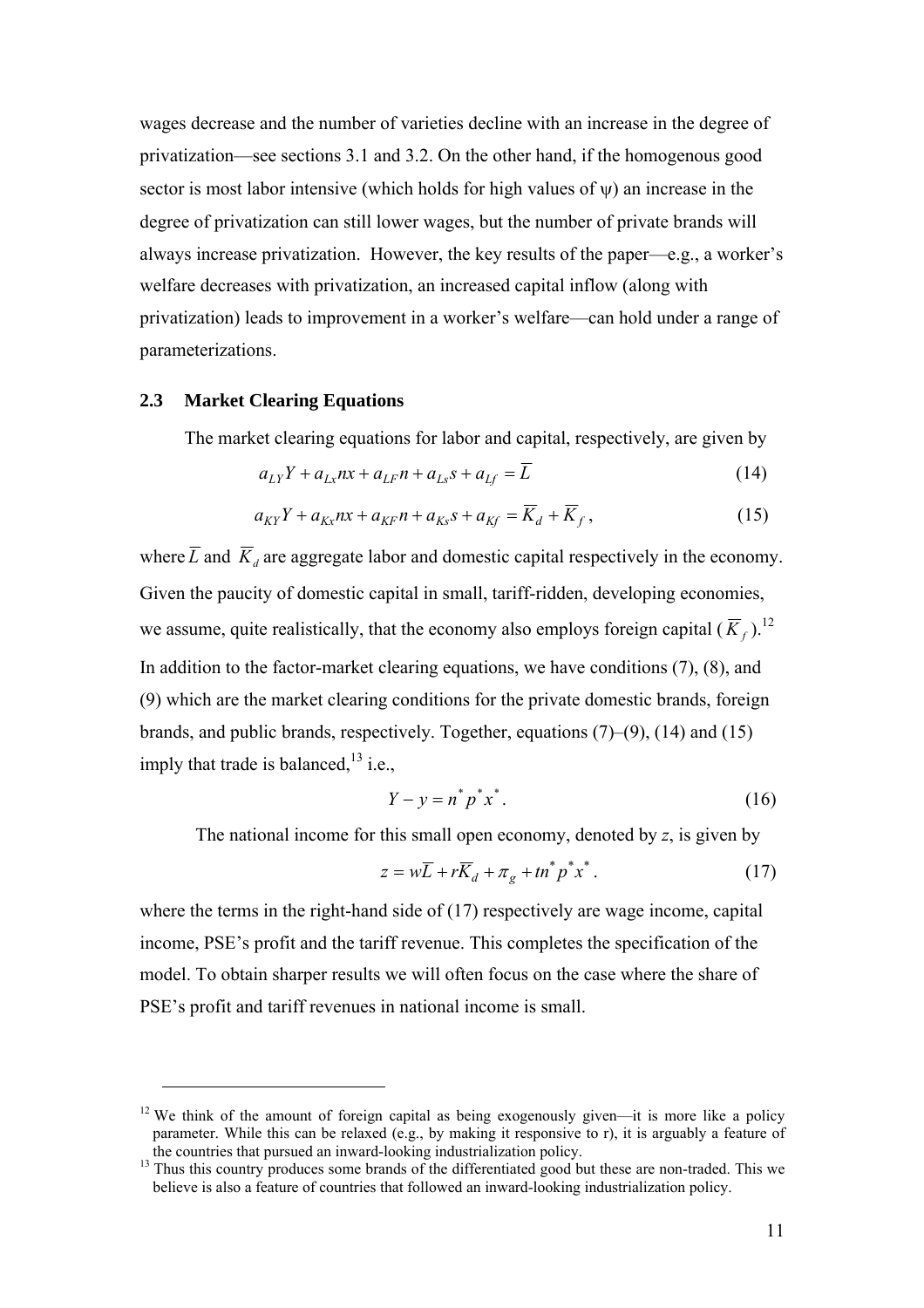## **3 Privatization**

In our framework the public sector maximizes

$$
\pi_g + (1 - \psi)w(a_{Ls} s + a_{Lf})
$$

where  $0 \leq w \leq 1$ . A higher value of w implies less concern for labor spending. We model an increase in the degree of privatization as an increase in ψ and explore its impact on product and factor prices, number of varieties, and finally welfare. For ease of exposition we will refer to an increase in  $\psi$  as privatization (rather than an increase in the degree of privatization).

 To facilitate the analysis, we express the equations as well as the comparative statics results in terms of proportionate changes (e.g.  $\hat{x} = d \ln x = dx / x$ ). Differentiation of (10), (11), and (12) gives, respectively,

$$
\theta_{LY}\hat{\mathbf{w}} + \theta_{KY}\hat{r} = 0, \qquad (18)
$$

$$
\theta_{Lx}\hat{w} + \theta_{Kx}\hat{r} = \hat{p},\qquad(19)
$$

and

$$
\theta_{LF}\hat{w} + \theta_{KF}\hat{r} = \hat{p} + \hat{x},\qquad(20)
$$

where  $\theta_{ij}$  is the share of the factor *i* in production of output *j* as a proportion of marginal cost.

Recall that we assumed the capital intensities in the fixed and the variable components of the production are identical (i.e.,  $\theta_{ix} = \theta_{iF}$ ,  $i = L, K$ ), which implies  $\hat{x} = 0$  (from (19) and (20)). Thus the scale of the private firm's production does not change with privatization, which implies that any change in aggregate production of the private brands is determined solely by entry–exit considerations. Solving for  $\hat{w}$ and  $\hat{r}$  from (18) and (19), in terms of  $\hat{p}$ , together with the factor-intensity ranking, yields the Stolper-Samuelson effects:

$$
\frac{\hat{w}}{\hat{p}} = -\frac{\theta_{\scriptscriptstyle{KY}}}{\theta_{\scriptscriptstyle{LY}} - \theta_{\scriptscriptstyle{Lx}}} < 0 \,, \, \frac{\hat{r}}{\hat{p}} = \frac{\theta_{\scriptscriptstyle{LY}}}{\theta_{\scriptscriptstyle{LY}} - \theta_{\scriptscriptstyle{Lx}}} > 0 \,. \tag{21}
$$

Differentiating the pricing equation (13) of the PSE and then using (21) gives:

$$
\hat{q} = \theta_{Ls}\hat{\psi} - \frac{\theta_{Ls} - \theta_{LY}}{\theta_{LY} - \theta_{Lx}}\hat{p}.
$$
\n(22)

 By lowering implicit subsidy, privatization directly raises the price of the public brand (q). However, there is also an indirect effect of privatization that operates through factor prices. The second term on the right-hand side of (22) captures this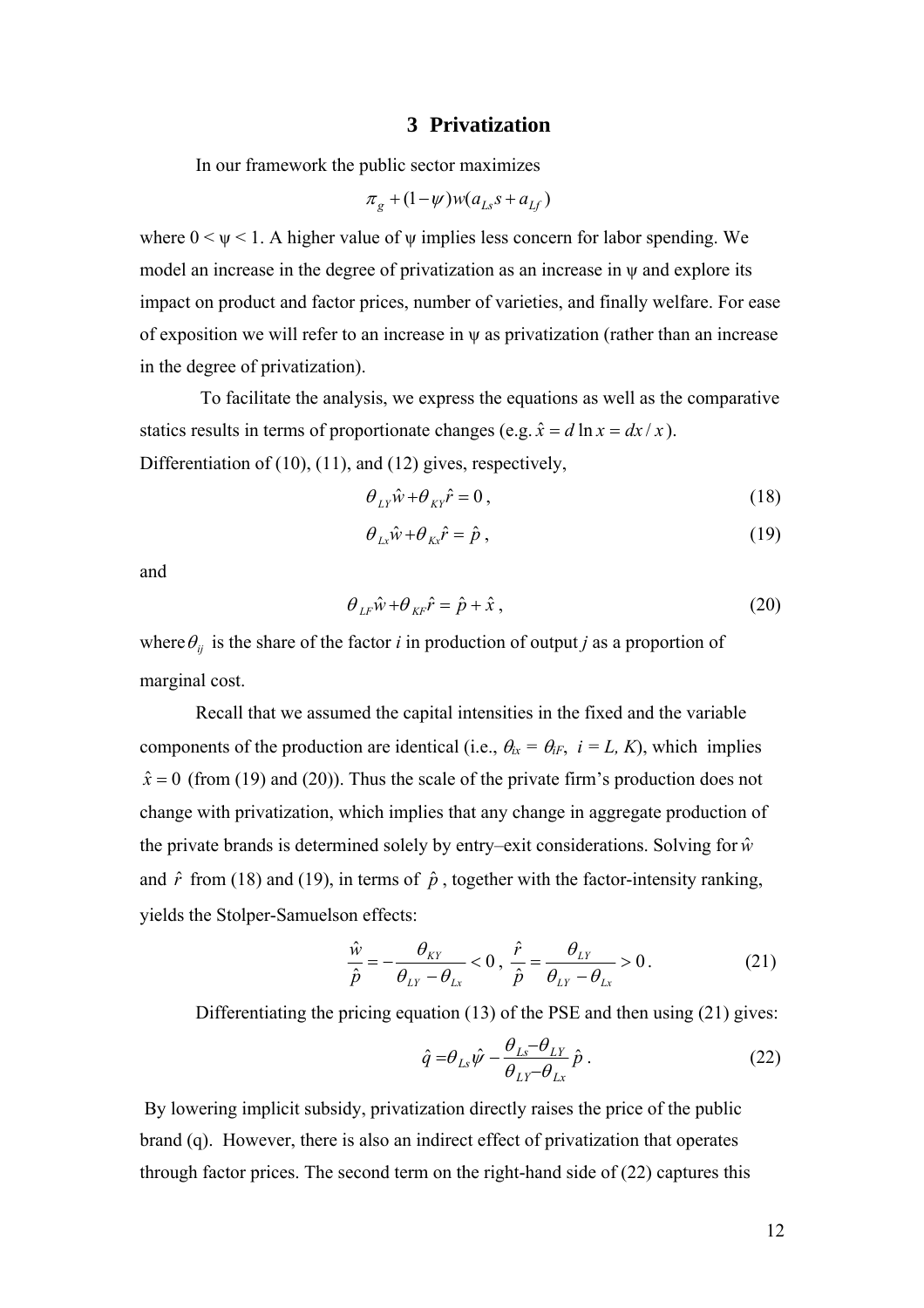effect. In subsection 3.5 we show that the direct effect dominates: privatization leads to higher price of the PSE.

To understand how privatization impacts the PSE's output first we differentiate (7) and (9) which respectively yields:

$$
\hat{x} = -\sigma \hat{p} + (\sigma - 1)\hat{P} + \hat{z}
$$
\n(23)

$$
\hat{s} = -\sigma \hat{q} + (\sigma - 1)\hat{P} + \hat{z}
$$
\n(24)

Using (22) - (24) and  $\hat{x} = 0$  we get:

$$
\hat{s} = \sigma \left( \frac{\theta_{Ls} - \theta_{Lx}}{\theta_{Lr} - \theta_{Lx}} \right) \hat{p} - \sigma \theta_{Ls} \hat{\psi}
$$
\n(25)

An increase in  $\psi$  directly lowers the PSE's output. However, as equation (25) suggests that's not the only effect. Later, in subsection 3.5 we analyze these effects in details and show that the direct effect dominates. Privatization lowers the PSE's output.

Logarithmic differentiation of the factor-market clearing equations, followed by suitable substitution from (21) and (22) gives:

$$
\gamma_{LY}\hat{Y} + (\gamma_{Lx} + \gamma_{LF})\hat{n} + (\gamma_{Ls} + \gamma_{Lf})\hat{s} = -\frac{\sum \gamma_{Lj}\theta_{Kj}\varepsilon_j}{\theta_{LY} - \theta_{Lx}}\hat{p} + \left[\frac{\gamma_{Ls}\theta_{Ks}\varepsilon_s}{\theta_{LY} - \theta_{Lx}} + \frac{\gamma_{Lf}\theta_{Kj}\varepsilon_j}{\theta_{LY} - \theta_{Lx}}\right]\hat{\psi}
$$
(26)

$$
\gamma_{KY}\hat{Y} + (\gamma_{Kx} + \gamma_{KF})\hat{n} + (\gamma_{Ks} + \gamma_{Kf})\hat{s} = \frac{\sum_j \gamma_{Kj}\theta_{Lj}\varepsilon_j}{\theta_{LY} - \theta_{Lx}}\hat{p} - \left[\frac{\gamma_{Ks}\theta_{Ls}\varepsilon_s}{\theta_{LY} - \theta_{Lx}} + \frac{\gamma_{Kf}\theta_{Lf}\varepsilon_f}{\theta_{LY} - \theta_{Lx}}\right]\hat{\psi}, \quad (27)
$$

where  $\gamma_{ij}$  is the physical share of factor *i* in  $j \in \{Y, x, F, s\}$  and  $\varepsilon_j$  is the elasticity of substitution in production line *j*.

Further, differentiation of the price index (equation 4) and national income identity (equation 17) gives:

$$
\hat{P} = \frac{1}{1 - \sigma} \beta_1 \hat{n} + \beta_1 \hat{p} + \beta_2 \hat{q} ,\qquad(28)
$$

$$
\hat{z} = \lambda_w \hat{w} + \lambda_r \hat{r} + \lambda_t \hat{x}^* + \lambda_g \hat{\pi}_g \tag{29}
$$

where  $\beta_1$ ,  $\beta_2$  and  $(I - \beta_1 - \beta_2)$  are the shares of domestic brands, the public brand, and foreign brands, respectively, in total expenditure on the differentiated good (*PX*), and  $\lambda_w$ ,  $\lambda_r$ ,  $\lambda_g$ ,  $\lambda_t$  respectively denote the shares of (i) wage income (*wL*), (ii) domestic capital income (*rK*), (iii) PSE's profit ( $\pi$ <sub>g</sub>), and (iv) tariff revenue ( $tn \, p * x \,$ <sup>\*</sup>), in national income.

In Appendix we show that differentiation of the goods-market clearing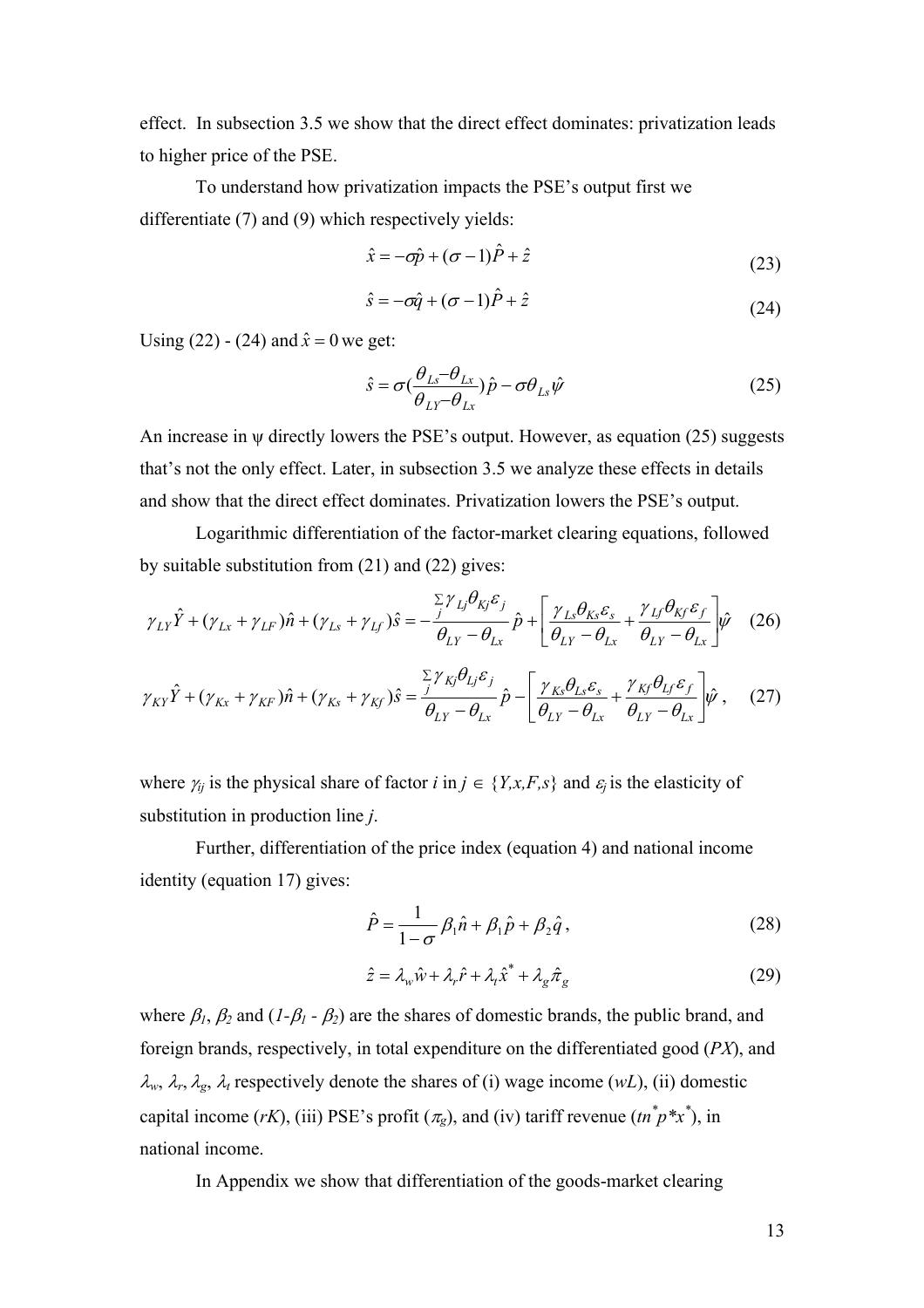conditions in  $(7) - (9)$  with suitable substitutions from  $(21) - (23)$  in the resultant expressions yield

$$
A\hat{p} - \beta_1 \hat{n} = -(\sigma - 1)\beta_2 \theta_{Ls} \hat{\psi} \,. \tag{30}
$$

where A =  $(\sigma - 1)(\beta_1 + \beta_2 \frac{\partial_L y}{\partial \rho} - (1 - \lambda_t)) + (\frac{\partial_L \partial_L y}{\partial \rho} - \frac{\partial_L y}{\partial \rho} - (1 - \lambda_t))$  $LY$ <sup> $\rightarrow$ </sup> $Lx$  $\alpha_t$  ) +  $\left(\frac{\lambda_r U_{LY} - \lambda_w U_{KY}}{Q} \right)$  $LY$ <sup> $\rightarrow$ </sup> $Lx$  $\frac{LY - U_{LS}}{LY - (1 - \lambda_*) + (\frac{\lambda_r U_{LY} - \lambda_w U_{KY}}{LY - (1 - \lambda_*)})$  $\theta_{\nu}$  $\theta$  $(\lambda_{\alpha}) + (\frac{\lambda_{r} \theta_{LY} - \lambda_{w} \theta_{L}}{2})$  $\theta_{\nu}$  $\theta$  $(\sigma-1)(\beta_1+\beta_2\frac{\theta_{LY}-\theta_{Ls}}{\theta_{LY}-\theta_{Lx}}-(1-\lambda_t))+\left(\frac{\lambda_r\theta_{LY}-\lambda_w\theta_{KY}}{\theta_{LY}-\theta_{Lx}}-(1-\lambda_t)\right)$  is strictly negative.

Observe that we have four equations ---  $(25)$ ,  $(26)$ ,  $(27)$  and  $(30)$  --- in four variables  $\hat{Y}, \hat{n}, \hat{s}$  and  $\hat{p}$ . Now we are ready for the comparative statics. Hereafter, throughout the analysis, we focus on environment where the following conditions hold:

- C1. Elasticity of substitution in all lines of production is low. In particular, we assume  $\varepsilon_i \approx 0$ , where  $j = Y$ , s, f and F.
- C2. The additional positive weight on labor spending in the PSE's objective function, i.e.  $(1-\psi)$ , is high or equivalently  $\psi$  is low (recall, the PSE maximizes  $\pi_g + (1 - \psi) w(a_{Ls} s + a_{Lf}).$

#### **3.1 Prices**

How does privatization affect the prices in our framework? Proposition 1 discusses **t**he effect of privatization on price of the private brand and Proposition 2 examines the effect of privatization on factor prices: wages and returns to capital. The details of calculations are in Appendix.

**Proposition 1:** Privatization---modeled as an increase in  $\nu$ ---raises the price of domestic private brands.

**Proof:** Solving  $(25) - (27)$  and  $(30)$  in Appendix we find that:

$$
\frac{\hat{p}}{\hat{\psi}} = -\frac{\theta_{LS}}{\Delta} \left[ (\sigma - 1) \beta_2 \theta_{LS} [\gamma_{LY} (\gamma_{Kx} + \gamma_{Kf}) - \gamma_{KY} (\gamma_{Lx} + \gamma_{Lf})] - \beta_1 \sigma [\gamma_{LY} (\gamma_{Ks} + \gamma_{Kf}) - \gamma_{KY} (\gamma_{Ls} + \gamma_{Lf})] \right]
$$
\n(31)

where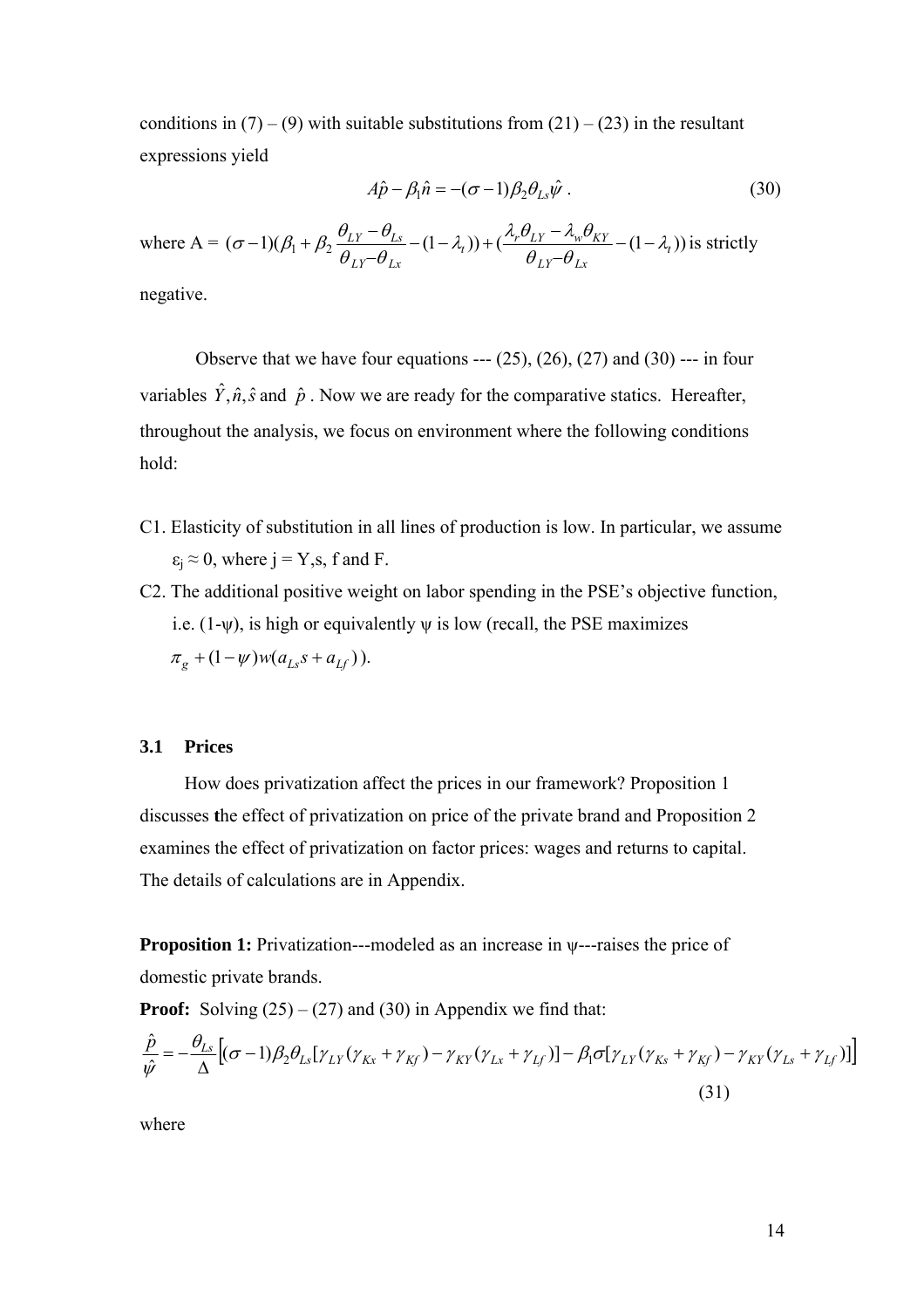$$
\Delta = A[\gamma_{LY}(\gamma_{Kx} + \gamma_{KF}) - \gamma_{KY}(\gamma_{Lx} + \gamma_{LF})] + \beta_1 \sigma \frac{\theta_{Ls} - \theta_{Lx}}{\theta_{LY} - \theta_{Lx}} [\gamma_{LY}(\gamma_{Ks} + \gamma_{Kf}) - \gamma_{KY}(\gamma_{Ls} + \gamma_{Lf})]
$$

In Appendix, we show that  $A < 0$  and  $\Delta < 0$ . Since x is least labor-intensive we have that (i)  $\gamma_{LY}(\gamma_{Kx} + \gamma_{Kf}) - \gamma_{KY}(\gamma_{Lx} + \gamma_{Lf}) > 0$ . Furthermore, for low values of  $\psi$ , the public brand uses the most labor-intensive technique of production. Thus the following holds: (ii)  $\gamma_{LY}(\gamma_{Ks} + \gamma_{Kf}) - \gamma_{KY}(\gamma_{Ls} + \gamma_{Lf}) < 0$ . The sign of  $\Delta$ , together with (i) and (ii) imply  $\frac{P}{\hat{\psi}} > 0$  $\frac{\hat{v}}{2}$ ψ  $\frac{\hat{p}}{2} > 0$ . QED

That privatization leads to higher prices also arise in a partial equilibrium framework. As public firms become more profit-oriented they cut back their output which in turn leads to higher prices. See, for example, Anderson et al (1997). Since the same result hold here, it might seem that general equilibrium concerns or more specifically factor-market considerations do not add much. However, note that the result remains unaltered only if factor-intensity rankings are right! For example, if the differentiated goods sector is labor-intensive compared to the homogenous goods sector and the PSE uses the most capital-intensive technique then privatization might lead to lower prices.

**Proposition 2:** Privatization leads to lower wages and higher returns to capital. **Proof:** By Proposition 1, (i)  $\hat{\psi}$  $\frac{\hat{p}}{2}$  > 0. From (21) we have (ii) *p w*  $\hat{p}$  $\frac{\hat{w}}{2}$  < 0, and (iii) *p r*  $\hat{p}$  $\frac{\hat{r}}{s} > 0.$ Together (i) and (ii) imply privatization lowers wages (i.e.,  $\frac{\hat{w}}{\hat{\psi}} < 0$ ψ  $\frac{\hat{w}}{2}$  < 0) while (i) and (iii) imply that privatization raises the returns to capital (i.e.,  $\frac{\hat{r}}{\hat{v}} > 0$ ψ  $\frac{\hat{r}}{2} > 0$ ). QED

An increase in ψ which effectively acts as a reduction in wage subsidy to the PSE results in lower demand for labor in the PSE. Overall, this leads to an excess supply of labor since for low values of  $\psi$ , the PSE uses the most labor-intensive technique. Excess supply of labor in turn leads to lower wages. Opposite is true for returns to capital.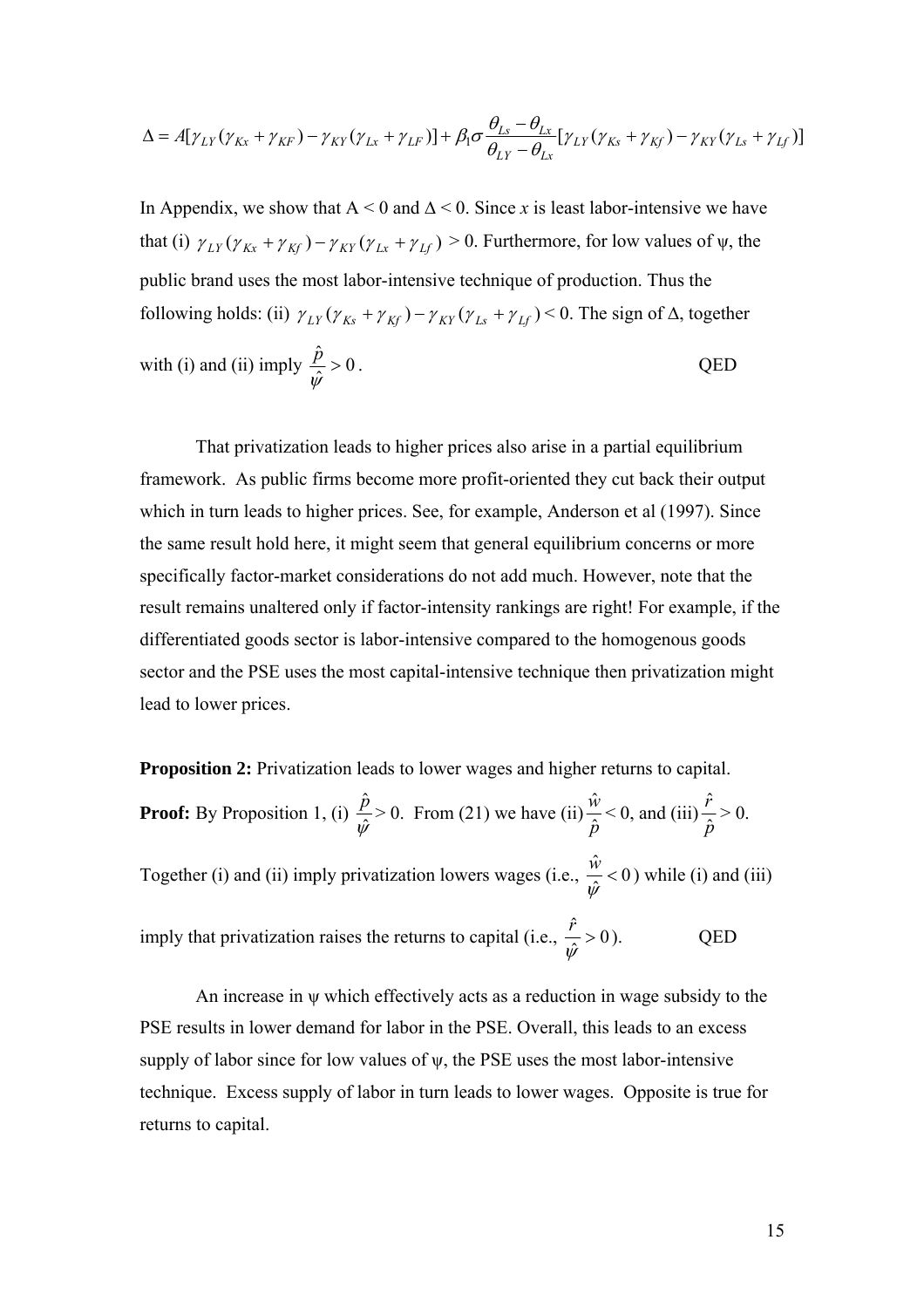#### **3.2 Number of varieties**

Ours is a small open economy model, and, accordingly, the number of foreign brands is exogenously given (see Venables, 1982 and Sen et al., 1997 for a rationalization of the assumption). Hence, to determine the effects of privatization on the number of varieties available to consumers, it is sufficient to examine the effect of privatization on the number of domestic brands produced.

# **Proposition 3:** *Privatization reduces the number of domestic varieties*. **Proof:** Solving  $(25) - (27)$  and  $(30)$  in Appendix we get:

$$
\frac{\hat{n}}{\hat{\psi}} = \frac{\sigma \theta_{Ls} (\gamma_{LY} (\gamma_{Ks} + \gamma_{Kf}) - \gamma_{XY} (\gamma_{Ls} + \gamma_{Lf}))}{\Delta} \left[ A + (\sigma - 1) \beta_2 \frac{\theta_{Ls} - \theta_{Lx}}{\theta_{LY} - \theta_{Lx}} \right]
$$
(32)

We have already established in Appendix that  $\Delta < 0$ . Furthermore, the assumed factor-intensity rankings imply  $\gamma_{LY}(\gamma_{Ks} + \gamma_{Kf}) - \gamma_{KY}(\gamma_{Ls} + \gamma_{Lf}) < 0$ . Thus

$$
\text{sign} \ \ \frac{\hat{n}}{\hat{s}} = \text{sign} \left[ A + (\sigma - 1)\beta_2 \frac{\theta_{Ls} - \theta_{Lx}}{\theta_{LY} - \theta_{Lx}} \right]
$$

We find that 
$$
A + (\sigma - 1)\beta_2 \frac{\theta_{Ls} - \theta_{Lx}}{\theta_{LY} - \theta_{Lx}} = -[(\sigma - 1)(1 - \lambda_t - \beta_1 - \beta_2) + \frac{\lambda_w - \theta_{Lx}}{\theta_{LY} - \theta_{Lx}}] < 0.
$$
  
Thus  $\frac{\hat{n}}{\hat{\psi}} < 0$ . QED

There are two effects at work here. As argued previously --- see the discussion after Proposition 2 --- an increase in privatization leads to excess supply of labor and excess demand for capital. This implies that at given prices the capital-intensive sector producing private brands will contract. Thus, at given prices, privatization induces exit of private domestic firms. This channel arises due to general equilibrium considerations where factors are reallocated even if prices are fixed. However, prices are not fixed. Proposition 1 showed that privatization raises the price of the domestic private brand which encourages entry into the differentiated goods sector, suggesting that the differentiated goods sector would expand following privatization. For low elasticities of substitution (in production), the effect operating through the price channel is weak, which in turn gives Proposition 3.

Anderson et al. (1997) show that privatization of a public firm—modeled as a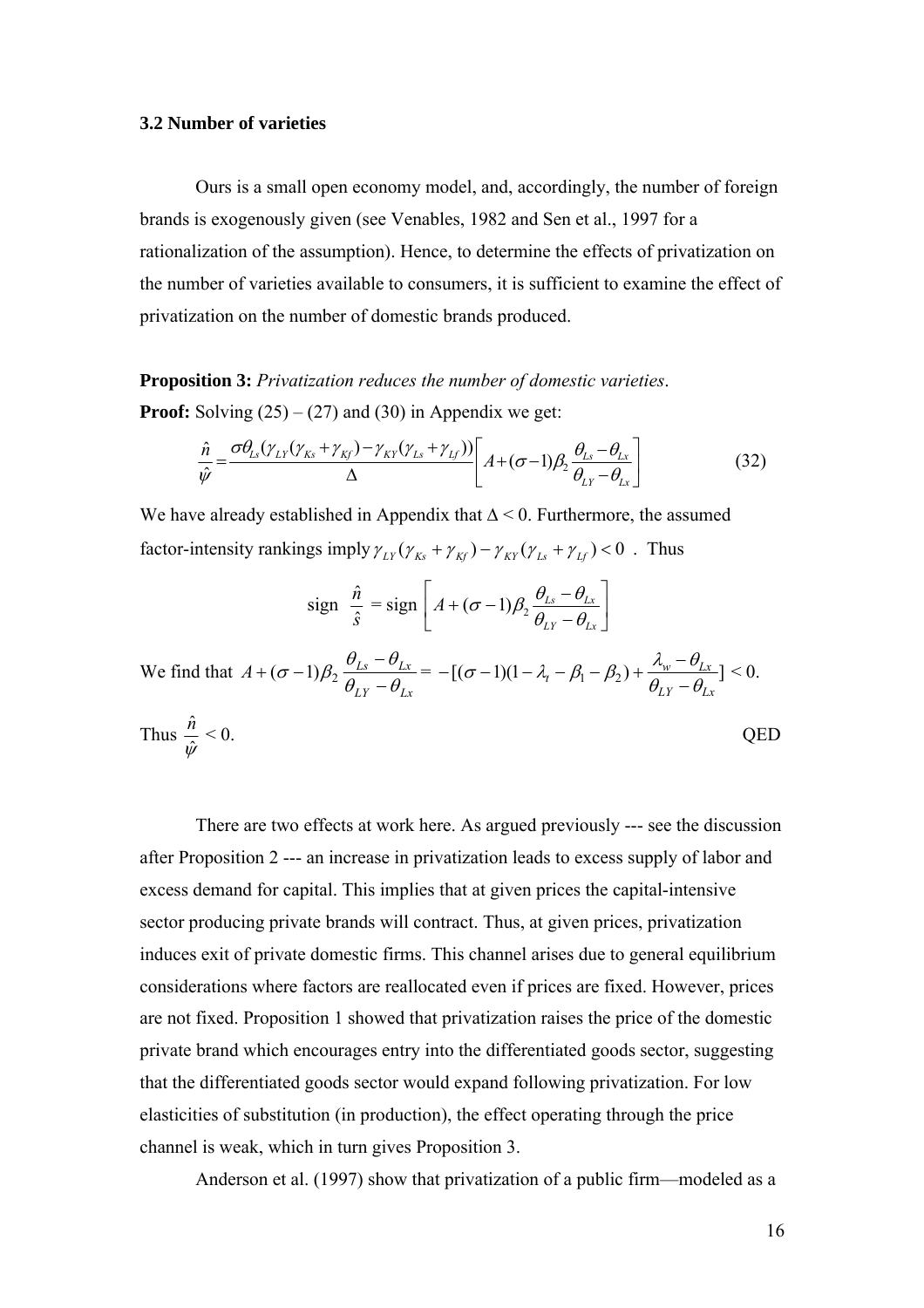switch from welfare maximization to profit maximization as the objective function increases the number of brands in the long run. Privatization raises price which induce entry. In contrast, we find that when private and public firms use different technologies (as they often do in reality), privatization can lead to the exit of private firms from the differentiated goods sector. In addition to increased product prices and lower wages, now there is one more source of welfare loss from privatization —fewer domestic varieties.<sup>14</sup>

Note that both conditions C1 and  $C2$  – large weight on labor spending and low elasticity of substitution in production --- are crucial for Proposition 3. If the weight on labor spending is very small, the public variety is almost as capital-intensive as the domestic private ones. In such cases, a decline in public brand production does not necessarily lead to exit of private brands. If the elasticities of substitution are high in production, entry induced by higher price of private brand might lead to a higher number of domestic varieties following privatization.

#### **3.3 Trade and tariff revenues**

 $\overline{a}$ 

 Does privatization promote trade or hinder trade? According to our framework, privatization raises the price of domestic brands which makes foreign brands more attractive vis-à-vis the domestic brands and consequently imports increase following privatization. Thus privatization and trade flows are complementary in our framework. Since tariff rate is exogenously set in our model, tariff revenues also increase following privatization.

# **Proposition 4:** *Privatization leads to higher imports and consequently higher tariff revenues.*

**Proof:** Substituting  $\hat{x} = 0$  in (23) and rearranging gives the following equality:

 $\hat{\sigma}$  *p* =  $(\sigma - 1)\hat{P} + \hat{z}$ . Differentiating (8) gives and using the equality we get

$$
\hat{x}^* = (\sigma - 1)\hat{P} + \hat{z},
$$

 $14$  A reduction in the number of brands from the free entry level can improve welfare by economizing on entry costs and lowering the average cost (if there are economies of scale). In a homogenous product oligopoly, Mankiw and Whinston (1986) and Suzumura and Kiyono (1987) have shown that entry regulation can indeed improve welfare. However, under Dixit-Stiglitz preferences (capturing love for variety) a reduction in the number of brands lowers welfare.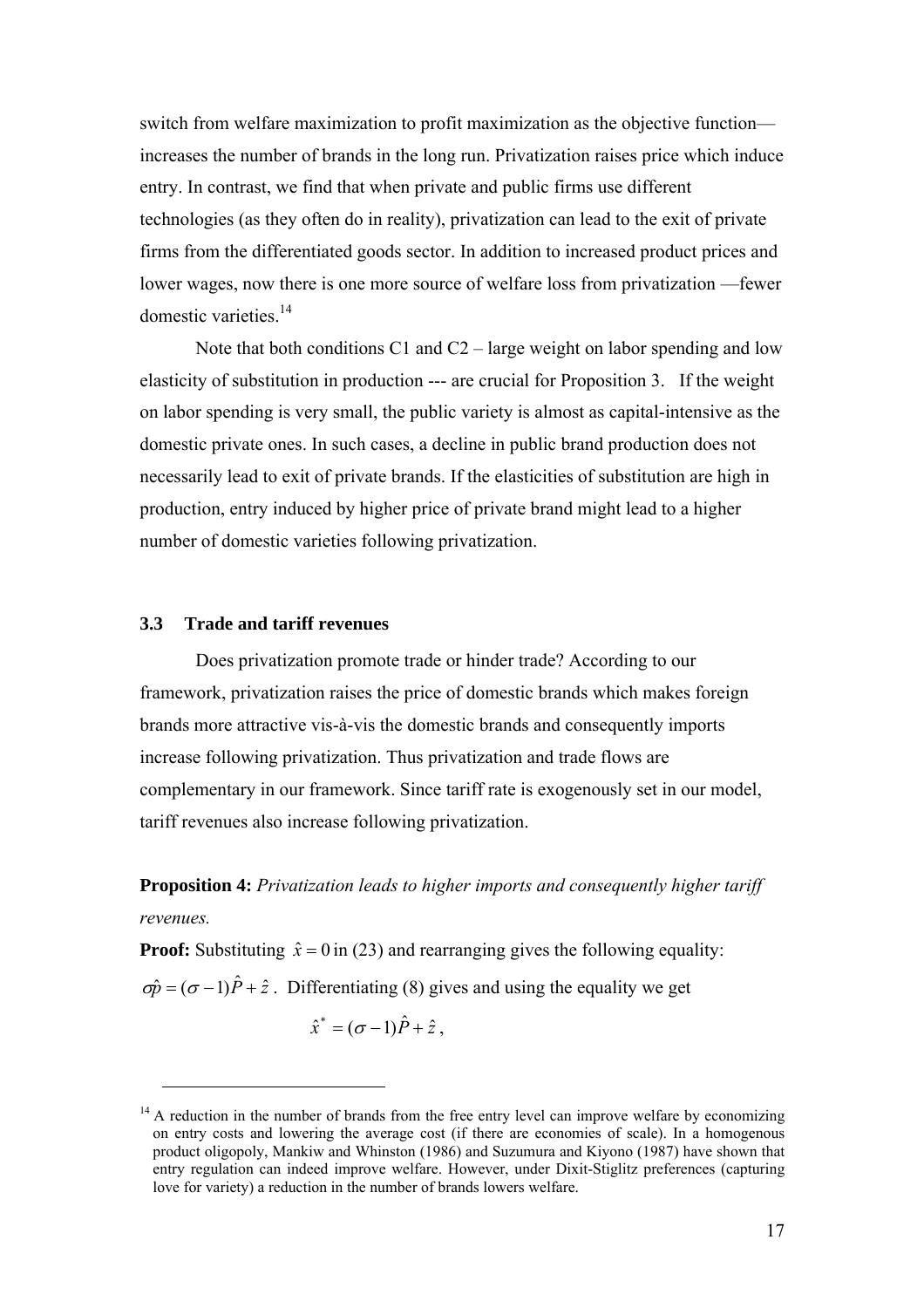which imply  $\frac{\hat{x}^*}{\hat{\psi}} = \sigma \frac{\hat{p}}{\hat{\psi}} > 0.$ ˆ  $\hat{x}^*$  $=\sigma \frac{P}{\Delta}$ ψ σ ψ  $\frac{\hat{x}^*}{\hat{x}} = \sigma \frac{\hat{p}}{\hat{x}} > 0$ . Since *t* is fixed, *tx*<sup>\*</sup> increases with privatization as well. QED

In a recent work on mixed oligopolies, Mukherjee and Suetrong (2009) showed that privatization encourages foreign direct investment. Our work offers a complementary message. Privatization leads to an increase in trade flows. In particular, more foreign brands are imported as the domestic brands become more expensive with privatization.

#### **3.4 Public sector enterprise**

To understand the effect of privatization on the PSE's output, rewrite (25) as follows:

$$
\hat{s} = -\sigma \theta_{Ls} \hat{\psi} + \sigma (\frac{\theta_{Ls} - \theta_{LY}}{\theta_{LY} - \theta_{Lx}}) \hat{p} + \sigma \hat{p}
$$

Privatization, acting as a reduction in implicit wage subsidy, increases marginal cost and reduces PSE's output. The first term on the right-hand side,  $-\sigma \theta_{Ls} \hat{\psi}$ , captures this direct effect. In our general equilibrium framework there is an additional effect on the cost side: privatization lower wages and raises return to capital (Proposition 2). As long as PSE's production is the most labor-intensive one, this effect partially offsets the higher cost (due to lower implicit wage subsidy). The second term on the right-hand side,  $\sigma(\frac{v_{Ls} - v_{LY}}{g})\hat{p}$  $(\frac{\theta_{L\text{s}}-\theta_{LY}}{\theta_{LY}-\theta_{L\text{x}}})\hat{p}$  $\sigma(\frac{E}{\theta_{IV}-})$  $-\frac{\theta_{LY}}{2}$ ) $\hat{p}$ , captures this positive effect. Finally, the third term,  $\sigma \hat{p}$ , captures the increased demand for the PSE's brand (at a given *q*) as the private brands become more expensive following privatization. We find that the direct effect (i.e., the first one) dominates leading to contraction of the PSE.

**Proposition 5:** *Privatization lowers output and raises price of the public brand.*  **Proof:** Substituting the expression for  $\hat{\psi}$  $\frac{\hat{p}}{|\hat{p}|}$  from the proof of Proposition 1 in (25) and rearranging yields: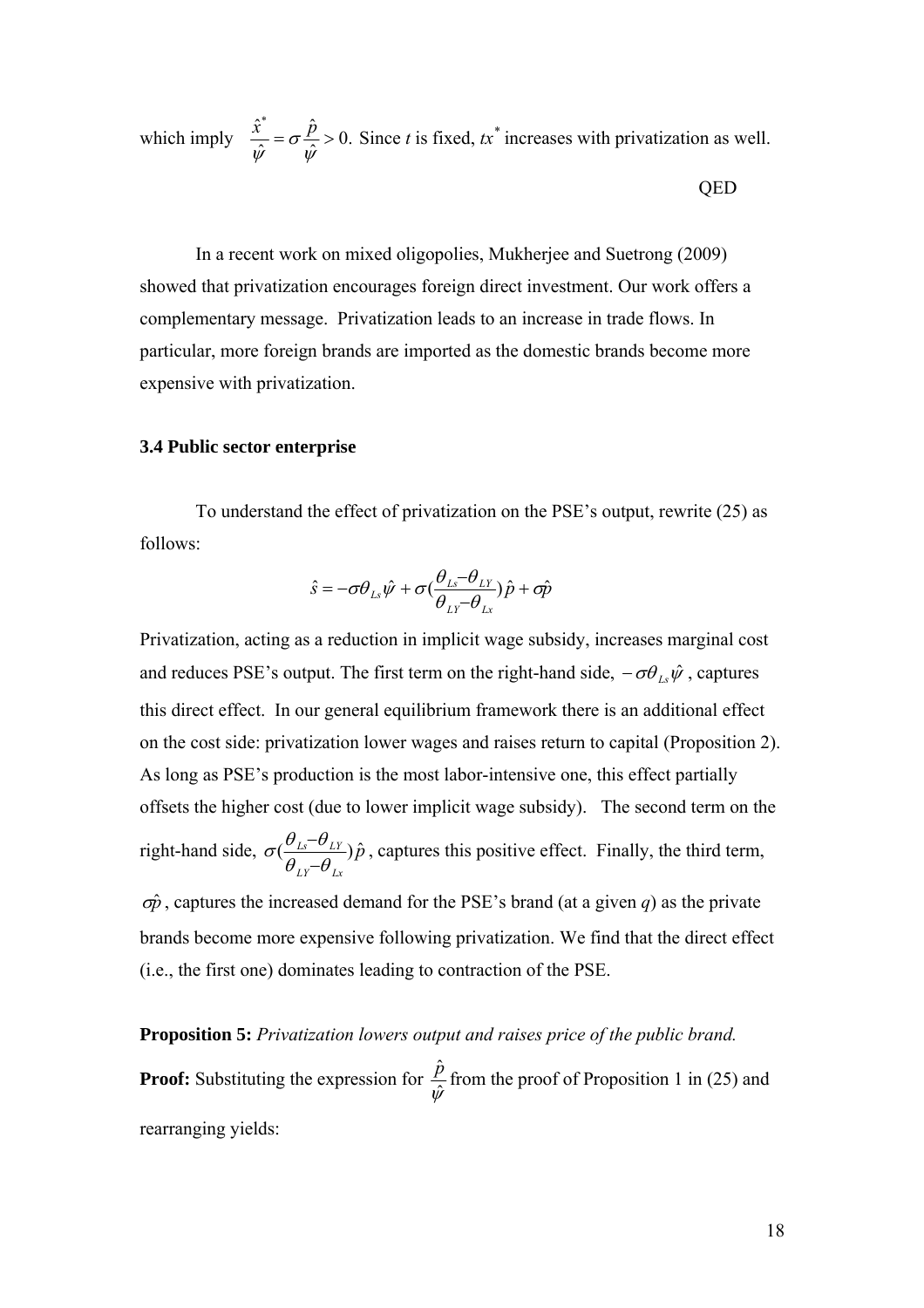$$
\frac{\hat{s}}{\hat{\psi}} = -\frac{\sigma \theta_{Ls}}{\Delta} \left[ A + (\sigma - 1) \beta_2 \frac{\theta_{Ls} - \theta_{Lx}}{\theta_{LY} - \theta_{Lx}} \right]
$$

 $rac{\hat{s}}{\hat{\psi}} = -\frac{\sigma \theta_{Ls}}{\Delta} \left[ A + (\sigma - 1)\beta_2 \right]$ <br>From the proof of Proposition 3 we know that *LY Lx*  $A + (\sigma - 1)\beta_2 \frac{\theta_{Ls} - \theta_{Lx}}{\theta_{Lx} - \theta_{Lx}}$  $+(\sigma-1)\beta_2 \frac{\theta_{Ls} - \theta_{Lx}}{\theta_{l} - \theta_{lx}} < 0$ . Moroever,

as we have established before,  $\Delta < 0$ . Hence  $\frac{\hat{s}}{\hat{\psi}} < 0$ ψ  $\frac{\hat{s}}{2}$  < 0.

Using (23), (25) and  $\hat{x} = 0$  we get:

$$
\frac{\hat{q}}{\hat{\psi}} = -\frac{1}{\sigma} \frac{\hat{s}}{\hat{\psi}} + \frac{\hat{p}}{\hat{\psi}}
$$

The result follows from noting that  $\frac{\hat{s}}{\hat{\psi}} < 0$  $\frac{\hat{s}}{\hat{\psi}} < 0$  and  $\frac{\hat{p}}{\hat{\psi}} > 0$ ψ  $\frac{\hat{p}}{2} > 0$ . QED

 Proposition 5 confirms what one expects: privatization cuts back the PSE's output and raises the price of the public brand. However, as we show above, there are subtle general equilibrium mechanisms at work which operate through factor markets.

 Finally, we turn to the PSE's profit. According to its proponents, a significant benefit of privatization is that it cuts down public sector losses. Anderson et. al (1997) showed that in the long run with free entry of firms privatization improves welfare only if the public firm makes losses. As the PSEs are not required to make nonnegative profits, it is often assumed that losses made by the PSE are covered by lumpsum taxes on consumers. On the other hand, several authors impose a nonnegativity constraint on PSE's profit arguing that taxes are distortionary and probably more so in developing countries (see, for example, Saha and Sensarma, 2004). Whether PSE makes profit or not is not crucial for our results. Following privatization, the PSE's operating profit increases as q increases and s declines.

# **3.5 Closed Economy versus Open Economy**<sup>15</sup>

 $\overline{a}$ 

Note that while we conduct our analysis in an open economy setup, most of our results hold in the closed economy set up as well. For example, the effect of privatization on (i) the prices of the domestic private brands (Proposition 1), (ii) factor prices (Proposition 2) and (iii) the number of domestic varieties (Proposition 3) does not rely on open economy features of the model. In that sense closed economy setup

<sup>&</sup>lt;sup>15</sup> We wish to thank an anonymous referee for suggesting us to comment on this issue.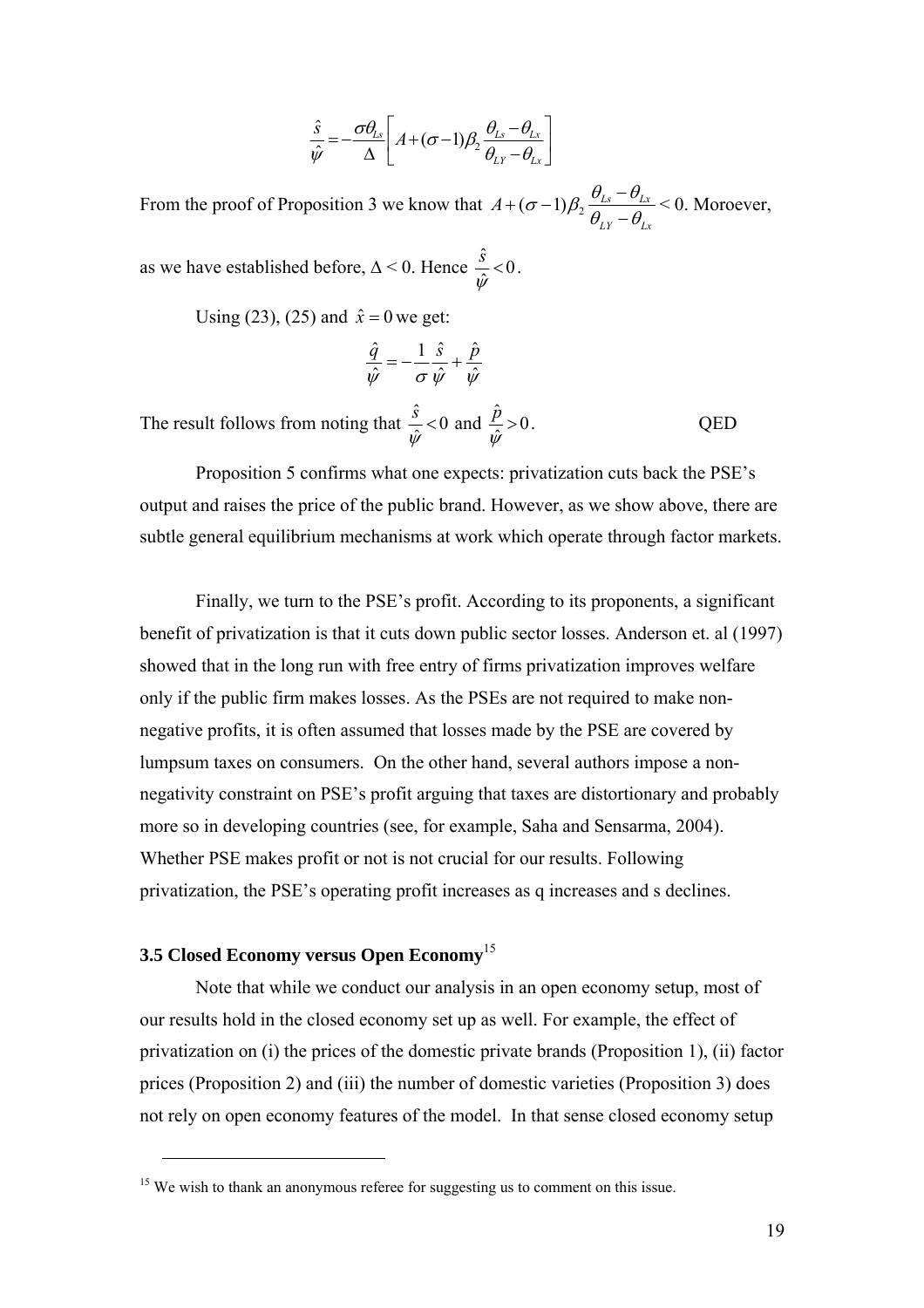in our context is a special case of open economy set up, where the share of imports in domestic consumption bundle and the share of tariff revenues in national income is zero. Despite this, we focus on an open economy model since some of the issues considered in conjunction with privatization in the policy circles, e.g., trade liberalization, capital inflows, requires open economy setting. We examine the possible complementarities between these policies in section 5.

## **4 Political Support for Privatization**

Support for any reform comes from those who stand to gain from the reforms. Our analysis suggests that the capitalists—both domestic and foreign—benefit from higher returns to capital following privatization (see Proposition 2). Thus capitalists are likely to support privatization unless the loss from the reduction in the number of varieties is large.

Since imports increase with privatization, foreign firms will support privatization as well. In addition, the revenue-constrained governments—a feature that we abstract from but which is often the case in developing countries—are likely to be supportive of privatization as it raises tariff revenues.16 If foreign firms are influential in domestic policies or if the political scenario is such that governments can ignore the wishes of the majority (i.e., workers in this case), then, once again, privatization can be successfully implemented.

However, in several countries undertaking or willing to undertake privatization, workers, due to their sheer numbers, play an important role. This suggests that at least in democracies with a significant involvement of PSEs (e.g., India, Turkey), a precondition for privatization to be politically viable is that the workers are not worse  $off.<sup>17</sup>$ 

**Remarks**: Although we focus on the welfare effects of privatization on workers,

 $\overline{a}$ 

<sup>&</sup>lt;sup>16</sup> There is a direct increase in government revenues from the sale of PSEs, which we do not focus on here. Our analysis shows that there is also an indirect channel through which the government's

revenues could increase—through increased imports subject to tariffs. 17 Although we focus on the welfare of workers alone, the fact that these workers are considered identical places our model somewhere between a political economy model (with differential endowments among individuals) and the canonical welfare maximizing social planner who puts equal weights on utilities of all individuals. See Dutt and Mitra (2002) for a simple political economy model in an open economy context. Baland and Francois (2005) look at privatization in the presence of a commons and find that privatization may increase efficiency but reduce welfare.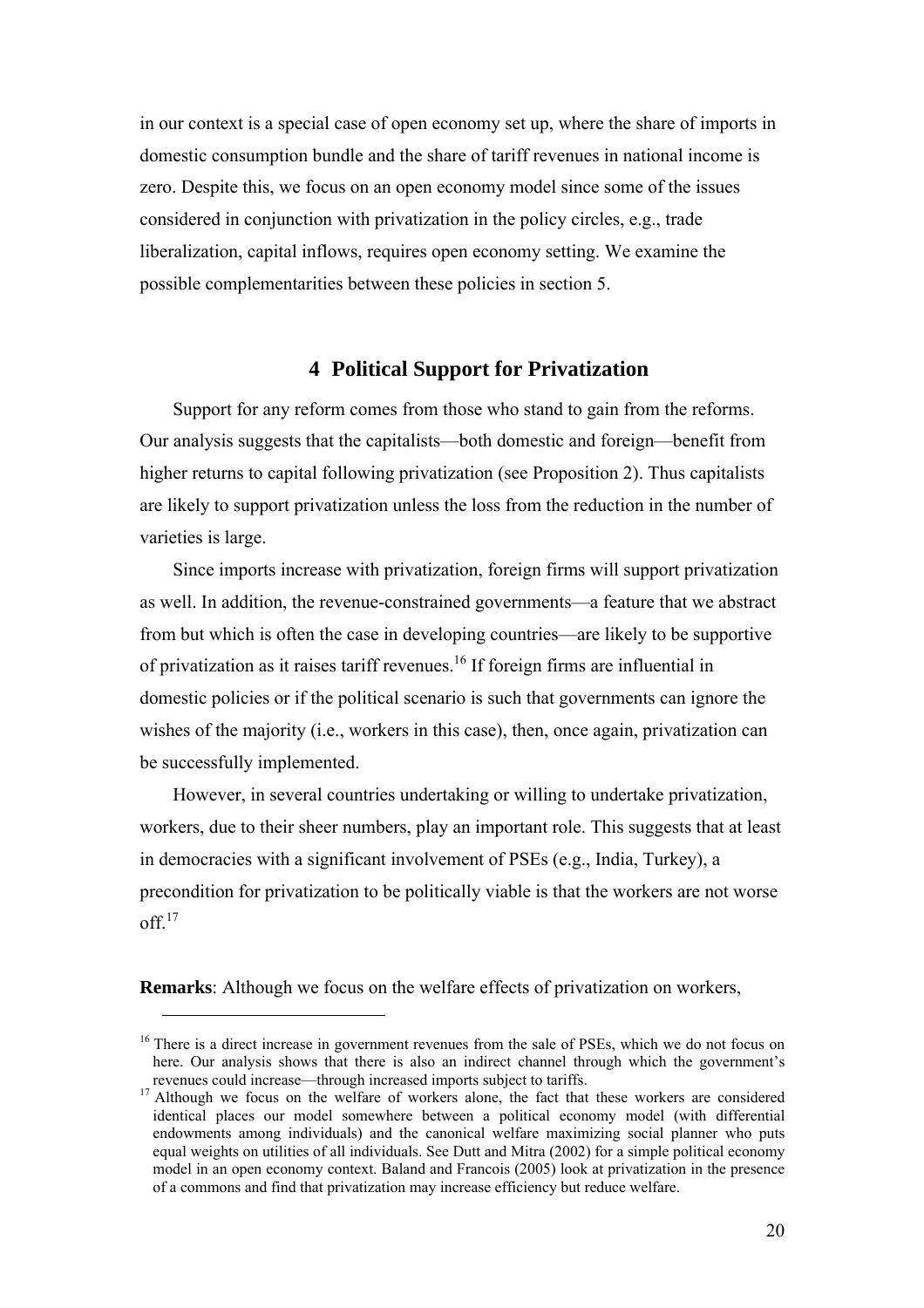except when we consider factor returns, the interests of capitalists and workers are aligned. For example, both capitalists and workers are adversely affected by an increase in domestic brand prices and a possible decline in the number of varieties consumed. Indeed, if the workers are better off with privatization, capitalists are also better off, although the reverse is not true.

Second, one might ask why improvement in workers' welfare is considered in isolation. After all, if privatization improves welfare, then surely some transfers can be arranged so that the workers are as well off as without privatization. This point requires clarification. Note that since returns to capital increases with privatization, national income can increase with privatization, if the share of rental income in national income is large. However, an increase in national income does not necessarily translate to increase in welfare as price index increases with privatization as well. Even if the welfare gains from an increase in national income outweighs the welfare loss from a reduction in the number of varieties, it is not clear whether redistribution/transfers can be implemented. In fact, it is precisely because those transfers are highly costly and distortionary that the governments in these countries resort to direct production of manufacturing output in the first place.

Third, the standard political economy models assume that each individual is endowed with one unit of labor and differential amounts of capital. Political support depends on whether the median voter's welfare improves with privatization. Here we assume that workers are identical and have no capital. While it might seem extreme, the assumption is not far from reality in the developing economies—the median individual in these countries has little or no capital.

Now we turn to the effect of privatization on workers' welfare. Let  $V_w$  denote the indirect utility of the representative worker. For simplicity, we assume now that the tariff revenues are returned to the workers while taxes (if any) are paid by the capitalists.

# **Proposition 6:** *If the share of tariff revenue in workers' income is low, privatization reduces workers' welfare*.

**Proof:** The utility maximization exercise in (1), together with the fact that the workers' income consists of wages and tariff revenues, gives

$$
V_w = \alpha^{\alpha} (1 - \alpha)^{1 - \alpha} (w + \frac{t n^* p^* x^*}{\overline{L}}) P^{-\alpha}.
$$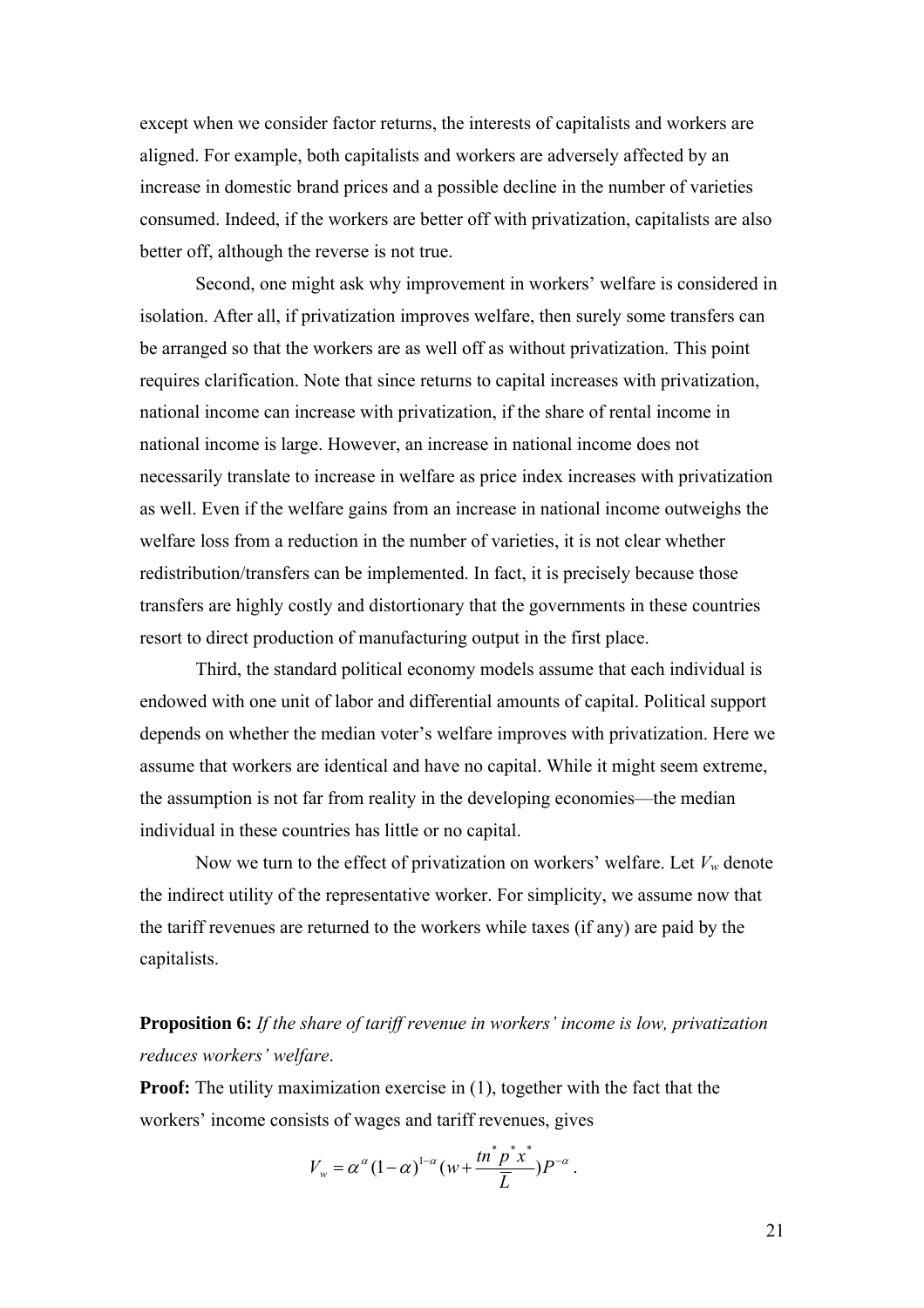Differentiating logarithmically and rearranging yields

$$
\frac{\hat{V}_w}{\hat{\psi}} = \mu \frac{\hat{w}}{\hat{\psi}} + (1 - \mu) \frac{\hat{x}^*}{\hat{\psi}} - \alpha \beta_1 \frac{\hat{p}}{\hat{\psi}} - \alpha \beta_2 \frac{\hat{q}}{\hat{\psi}} + \frac{\alpha \beta_1}{\sigma - 1} \frac{\hat{n}}{\hat{\psi}},
$$
\n(33)

where  $\mu$  denotes the share of wages in a worker's income.

By Propositions 1 and 5 respectively,  $\frac{\hat{p}}{\hat{\psi}} > 0$  $\frac{\hat{p}}{\hat{\psi}} > 0$  and  $\frac{\hat{q}}{\hat{\psi}} > 0$ ψ  $\frac{\hat{q}}{2}$  > 0. Proposition 2 says that privatization lowers wages, i.e.,  $\frac{\hat{w}}{\hat{v}} < 0$ ψ  $\frac{\hat{w}}{2}$  < 0. In addition, from Proposition 3 we know that privatization lowers the number of varieties (i.e.,  $\frac{\hat{n}}{\hat{\psi}} < 0$ ψ  $\frac{\hat{n}}{2}$  < 0). From (33) it follows that if there are no tariff revenues ( $\mu = 1$ ),  $\hat{\psi}$  $\frac{\hat{V}_w}{\hat{S}} > 0$ . Privatization benefits workers only through increased tariff revenues resulting from higher imports (  $\hat{\psi}$  $\frac{\hat{x}^*}{\hat{x}}$  <0). If the share of tariff revenue in workers' income (i.e., 1-μ) is small, then the conclusion obtained with  $\mu = 1$  continues to hold. That is,  $\hat{\psi}$  $\frac{\hat{V}_w}{\hat{S}} > 0.$  QED

Though the wages are lower and the prices (of domestic brands) are higher with privatization, the number of varieties might be more or less depending on the elasticities of substitution in production—see the discussion in section 3.2. The low elasticities (e.g., Leontief technology) ensure that the number of varieties decline with privatization, which adds to the welfare loss arising from lower wages and higher prices. Even if the elasticity of substitutions are large and consequently the number of varieties increases following privatization, the workers' welfare will still generally be lower with privatization due to lower wages and higher prices. However, for low values of σ (the elasticity of substitution between the various brands), which implies a very strong love for variety, it is possible that the welfare gains from the increased number of varieties outweigh the welfare losses from the other sources.

**Remark:** Following the literature on small open economy models of monopolistic competition, we have assumed that the number of imported varieties is exogenously given. With an endogenous number of foreign varieties, privatization can lead to an increase in the number of foreign brands since domestic brands become more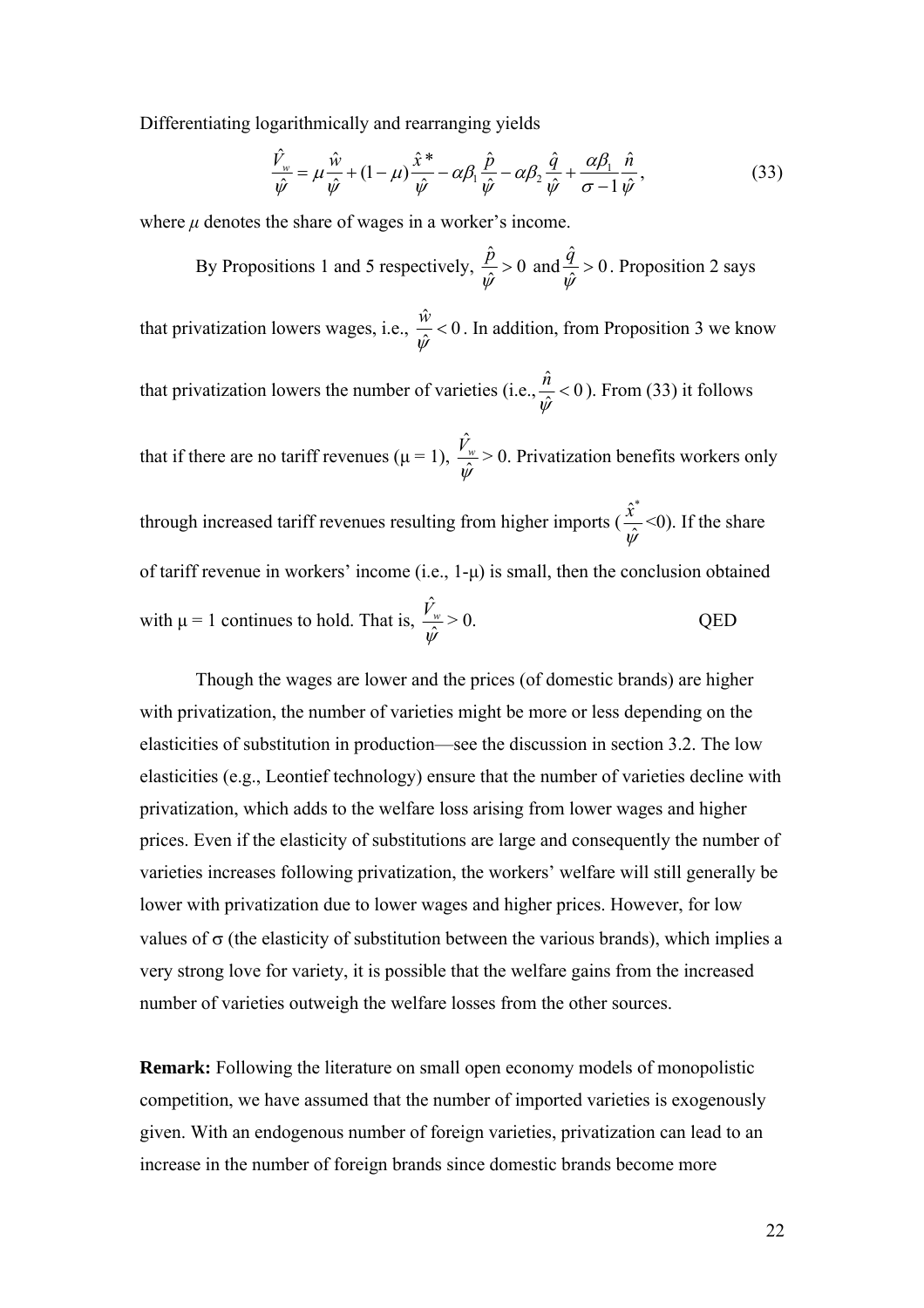expensive with privatization. This suggests a reduction in the overall number of varieties and consequently the welfare loss is less when the number of imported varieties is endogenously determined. Although this partially offsets the negative impact of privatization, it is unlikely to outweigh the welfare loss arising from a reduction in wages.

# **5 Complementary Reforms**

Since the capitalists and the foreign firms gain from privatization, complementary reforms are not necessary in order to implement privatization if these groups are influential in the policy making. However, if workers' welfare is the central concern, then privatization alone will not be politically viable. Does that mean privatization, as a goal, is unattainable in democratic developing economies? The answer is no according to the analysis in this section. Although privatization, pursued alone, can reduce workers' welfare, there are complementary policies which, if undertaken along with privatization, can offset the welfare loss. Given that ours is a tariff-ridden open economy, we consider two policy interventions, which are absent in a closed economy model—namely, an increase in foreign investment and a reduction in the tariff rate.

#### **5.1 Foreign Investment**

Recall from section 4 that the workers are better off with privatization if and only if the following holds (see equation 33):

$$
\frac{\hat{V}_w}{\hat{\psi}} \ge 0 \Leftrightarrow \mu \frac{\hat{w}}{\hat{\psi}} + (1 - \mu) \frac{\hat{x}^*}{\hat{\psi}} - \alpha \beta_1 \frac{\hat{p}}{\hat{\psi}} - \alpha \beta_2 \frac{\hat{q}}{\hat{\psi}} + \frac{\alpha \beta_1}{\sigma - 1} \frac{\hat{n}}{\hat{\psi}} \ge 0
$$

which upon simplification yields

$$
\frac{\hat{V}_w}{\hat{\psi}} \ge 0 \Leftrightarrow -\left[\frac{\mu \theta_{KY}}{\theta_{LY} - \theta_{Lx}} + \alpha \beta_1 - (1 - \mu)\sigma - \alpha \beta_2 \frac{\theta_{LS} - \theta_{LY}}{\theta_{LY} - \theta_{Lx}}\right] \frac{\hat{p}}{\hat{\psi}} + \frac{\alpha \beta_1}{\sigma - 1} \frac{\hat{n}}{\hat{\psi}} - \alpha \beta_2 \theta_{LS} \ge 0.
$$
\n(34)

Amending (27) to incorporate proportional changes in foreign capital and then solving  $(25)$  -  $(27)$  and  $(30)$  gives (see Appendix)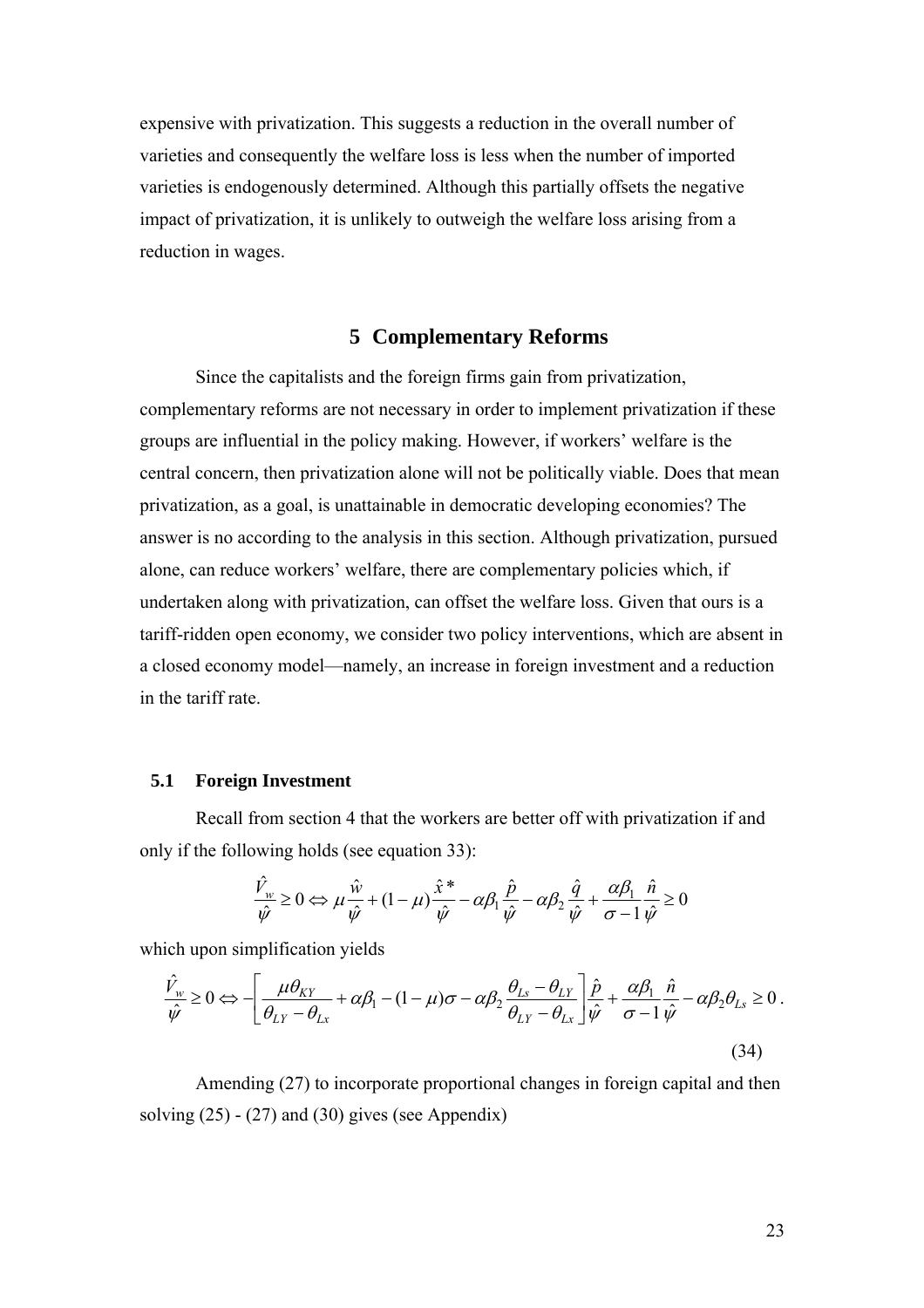$$
\frac{\hat{n}}{\hat{\psi}} = \left(\frac{\hat{n}}{\hat{\psi}}\right)_{prev} + \frac{Af\gamma_{LY}}{\Delta} \frac{\hat{K}_f}{\hat{\psi}},
$$
\n(35a)

$$
\frac{\hat{p}}{\hat{\psi}} = \left(\frac{\hat{p}}{\hat{\psi}}\right)_{prev} + \frac{\beta_1 f \gamma_{LY}}{\Delta} \frac{\hat{K}_f}{\hat{\psi}},
$$
\n(35b)

where *f* denotes the foreign share in the total capital employed in the economy,  $\Delta < 0$ (as mentioned earlier), *prev n*  $\sqrt{2}$  $\left(\frac{\hat{n}}{\hat{\psi}}\right)$ ⎝  $\sqrt{}$  $\hat{\psi}$  $\left(\frac{\hat{n}}{2}\right)$  and *prev p*  $\sqrt{2}$  $\left(\frac{\hat{p}}{\hat{\psi}}\right)$ ⎝  $\big($  $\hat{\psi}$  $\left(\frac{\hat{p}}{2}\right)$  denote, respectively, the effect of

privatization on the number of varieties and the price, in the absence of other policy interventions—these are given by (32) and (31) in section 3.

Substituting (35a) and (35b) in (34) and defining

$$
\left(\frac{\hat{V}_w}{\hat{\psi}}\right)_{prev} = -\left[\frac{\mu\theta_{KY}}{\theta_{LY}-\theta_{Lx}}+\alpha\beta_1-(1-\mu)\sigma-\alpha\beta_2\frac{\theta_{Lx}-\theta_{LY}}{\theta_{LY}-\theta_{Lx}}\right]\left(\frac{\hat{p}}{\hat{\psi}}\right)_{prev}+\frac{\alpha\beta_1}{\sigma-1}\left(\frac{\hat{n}}{\hat{\psi}}\right)_{prev}-\alpha\beta_2\theta_{Lx}
$$

we find that

$$
\frac{\hat{V}_w}{\hat{\psi}} \ge 0 \Leftrightarrow \left(\frac{\hat{V}_w}{\hat{\psi}}\right)_{prev} - \left[\frac{\mu \theta_{KY}}{\theta_{LY} - \theta_{Lx}} + \alpha \beta_1 - (1 - \mu)\sigma - \alpha \beta_2 \frac{\theta_{LS} - \theta_{LY}}{\theta_{LY} - \theta_{Lx}}\right] \frac{\beta_1 f \gamma_{LY}}{\Delta} \frac{\hat{\overline{K}}_f}{\hat{\psi}} + \frac{\alpha \beta_1}{\sigma - 1} \frac{Af \gamma_{LY}}{\Delta} \frac{\hat{\overline{K}}_f}{\hat{\psi}} \ge 0.
$$
\n(36)

Consider a scenario where privatization reduces worker's welfare, i.e.,

*prev*  $V_w$  $\sqrt{ }$ ⎠ ⎞  $\overline{\phantom{a}}$ ⎝  $\big($  $\hat{\psi}$  $\left(\frac{\hat{c}}{g}\right)^{2}$  < 0. Assume that  $\mu$  is large. That is, the share of wages in a worker's overall

income is large. It can be shown that for sufficiently large  $\mu$ , the term

$$
\left[ \frac{\mu \theta_{KY}}{\theta_{LY} - \theta_{Lx}} + \alpha \beta_1 - (1 - \mu)\sigma - \alpha \beta_2 \frac{\theta_{Ls} - \theta_{LY}}{\theta_{LY} - \theta_{Lx}} \right]
$$
 is strictly positive. Then from (35a) and

(35b) respectively it follows that if foreign investment is increased along with privatization, the number of domestic varieties increases and prices decline, both of which reduce the welfare losses that arise when privatization alone is implemented. Indeed, given *A* and *∆* are negative, (36) implies that an increase in foreign investment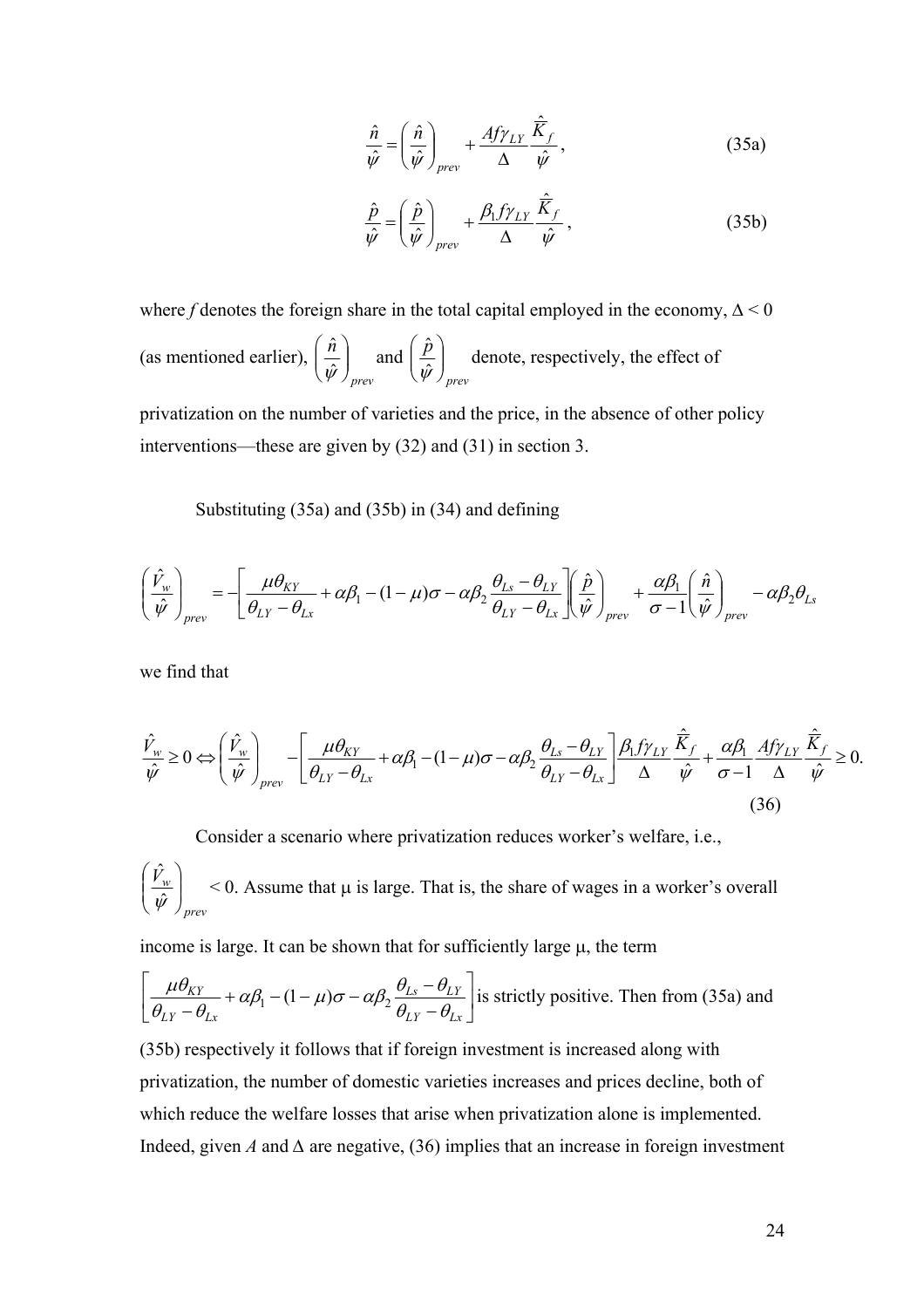is necessary with privatization (i.e.,  $\frac{H_f}{\hat{\psi}} < 0$  $\frac{1}{2}$  $\lt$ ψ  $\frac{\overline{K}_f}{\Delta}$  < 0) for an improvement in workers' welfare. The precise magnitude of the foreign capital (  $\hat{\psi}$  $\frac{\hat{\overline{K}}_f}{\hat{\sigma}}$ ) required to neutralize the welfare

loss arising from privatization alone is determined by setting  $\frac{v_w}{\hat{V}} = 0$  $\frac{\hat{y}}{\hat{y}} =$ ψ  $\frac{\hat{V}_w}{\hat{S}} = 0$ .

**Proposition 7:** *Privatization, combined with suitable increases in foreign investment, increases workers' welfare.* 

**Proof:** Follows from the discussion above. QED

To understand Proposition 7, note that an increase in foreign investment has two welfare-improving effects. First, it leads to an increase in the number of domestic private brands—the capital-intensive sector in our framework. Second, an increased supply of foreign capital leads to higher wages. Since wages and brand prices are negatively related—via the Stolper-Samuelson effect—prices are also lower. Both these effects raise welfare.

It might seem that an increase in foreign capital is unambiguously welfare improving, with or without privatization. However, that is not necessarily the case. In a small open economy with perfect competition, several authors (including Johnson, 1967 and Bhagwati, 1968) have shown that an inflow of foreign capital could immiserize the recipient economy in the presence of tariffs in a large number of scenarios. Indeed, Brecher and Diaz-Alejandro (1977) showed that an inflow of foreign capital is *necessarily* immiserizing, if the import-competing sector is capital intensive and foreign capital income is repatriated in full.<sup>18</sup> The import-competing differentiated goods sector is indeed capital intensive (ignoring the public firm) in our framework and focusing on workers' welfare alone makes our model akin to a set up where the capital income accrues entirely to foreigners. However, in the presence of imperfect competition in the import-competing sector—which is true for our framework—the immiserization is unlikely to hold.

 $\overline{a}$ 

<sup>&</sup>lt;sup>18</sup> Grinols (1991) provides an example in a Harris-Todaro framework where immiserization does not occur.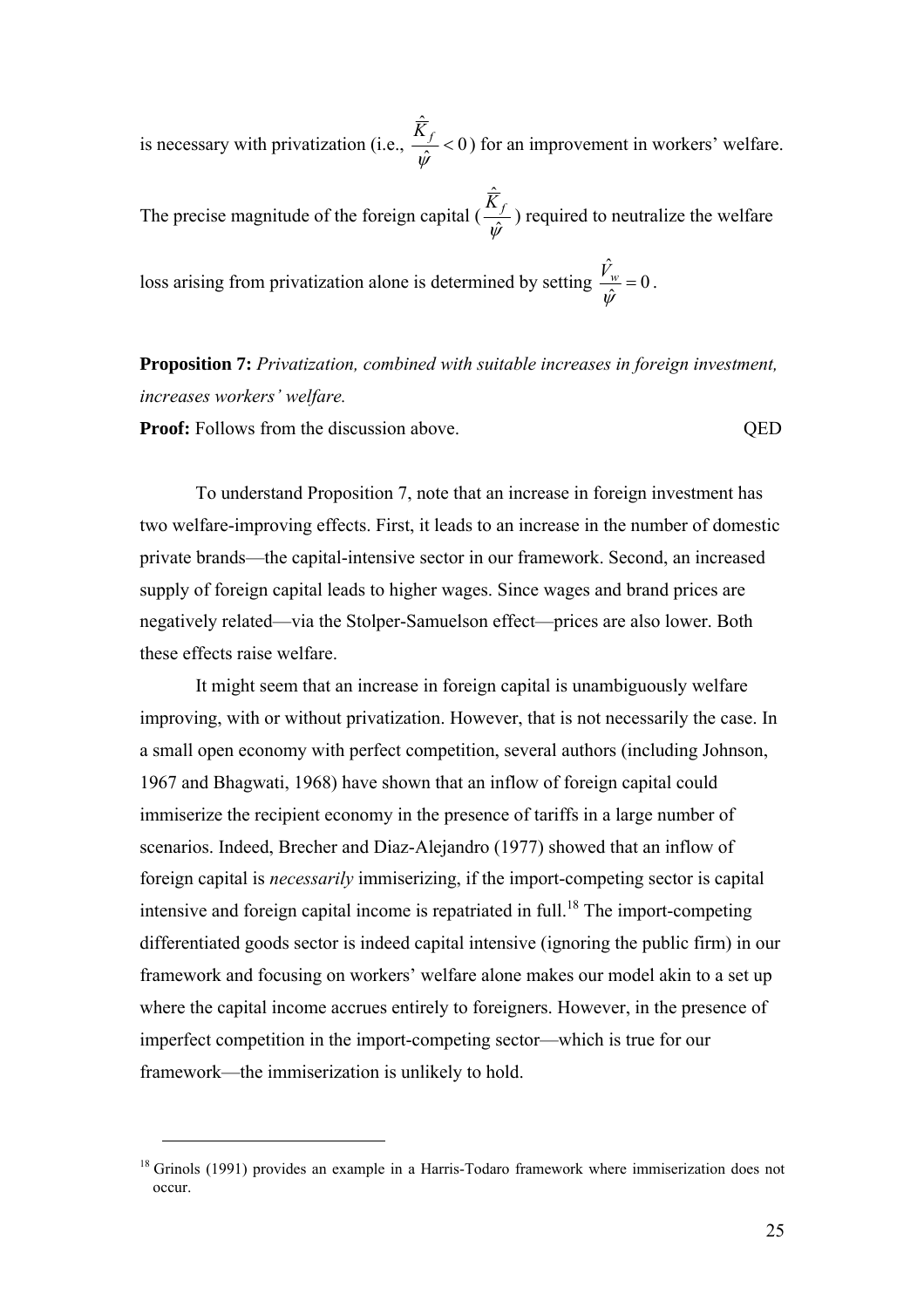#### **5.2 Trade Liberalization**

Now consider combining trade liberalization with privatization. Note that in a model such as ours, trade liberalization by itself is welfare reducing since it causes an exit from the domestic differentiated goods sector (see, e.g., Venables, 1982). Incorporating trade liberalization (i.e., a reduction in tariff rate *t*) in the presence of privatization, however, improves workers' welfare only if the following holds:

$$
\frac{\hat{V}_w}{\hat{\psi}} \ge 0 \Leftrightarrow -\left[\frac{\mu \theta_{KY}}{\theta_{LY} - \theta_{Lx}} + \alpha \beta_1 - (1 - \mu)\sigma - \alpha \beta_2 \frac{\theta_{LS} - \theta_{LY}}{\theta_{LY} - \theta_{Lx}}\right] \frac{\hat{p}}{\hat{\psi}}
$$

$$
+ \frac{\alpha \beta_1}{\sigma - 1} \frac{\hat{n}}{\hat{\psi}} - \alpha \beta_2 \theta_{LS} - (\alpha (1 - \beta_1 - \beta_2) - (1 - \mu)(1 + \frac{1}{t})) \frac{\hat{T}}{\hat{\psi}} \le 0
$$
(37)

where  $t > 0$ ,  $T = 1 + t$ , and

$$
\frac{\hat{n}}{\hat{\psi}} = \left(\frac{\hat{n}}{\hat{\psi}}\right)_{prev} + \frac{C\sigma(\theta_{Ls} - \theta_{Lx})(\gamma_{LY}(\gamma_{Ks} + \gamma_{Kf}) - \gamma_{KY}(\gamma_{Ls} + \gamma_{Lf}))}{\Delta(\theta_{LY} - \theta_{Lx})}\frac{\hat{T}}{\hat{\psi}},
$$
(38a)

$$
\frac{\hat{p}}{\hat{\psi}} = \left(\frac{\hat{p}}{\hat{\psi}}\right)_{prev} - \frac{C[\gamma_{LY}(\gamma_{Kx} + \gamma_{KF}) - \gamma_{KY}(\gamma_{Lx} + \gamma_{LF})]}{\Delta} \frac{\hat{T}}{\hat{\psi}}.
$$
\n(38b)

In Appendix, we derive the expression for C and show that (i)  $C > 0$ . We have already shown that (ii)  $\Delta$  < 0. The assumed factor intensity rankings imply that (iii)  $\theta_{LY} - \theta_{Lx} > 0$ , (iv)  $\theta_{Ls} - \theta_{Lx} < 0$ , (v)  $\gamma_{LY} (\gamma_{Kx} + \gamma_{KF}) - \gamma_{KY} (\gamma_{Lx} + \gamma_{LF}) > 0$ , (vi)  $\gamma_{LY}(\gamma_{Ks} + \gamma_{Kf}) - \gamma_{KY}(\gamma_{Ls} + \gamma_{Lf})$  < 0. Together, (i) – (vi) imply that

$$
\frac{\hat{n}}{\hat{\psi}} < \left(\frac{\hat{n}}{\hat{\psi}}\right)_{prev}, \frac{\hat{p}}{\hat{\psi}} < \left(\frac{\hat{p}}{\hat{\psi}}\right)_{prev}.
$$

That is if trade liberalization is pursued along with privatization (i.e.,  $\hat{\psi}$  $\frac{\hat{T}}{2}$  <0), number

of domestic varieties will decline even further while the price of the domestic private brands will decline. That trade liberalization leads to fewer domestic private brands might be surprising. However, note that the small open economy exports homogenous goods in our framework. With trade liberalization, the exportable sector producing the homogenous good expands whereas the import-competing sector producing differentiated brands contracts, and accordingly the number of domestic private brands decline. The reduction in the number of private brands, *n*, raises the price index and lowers welfare.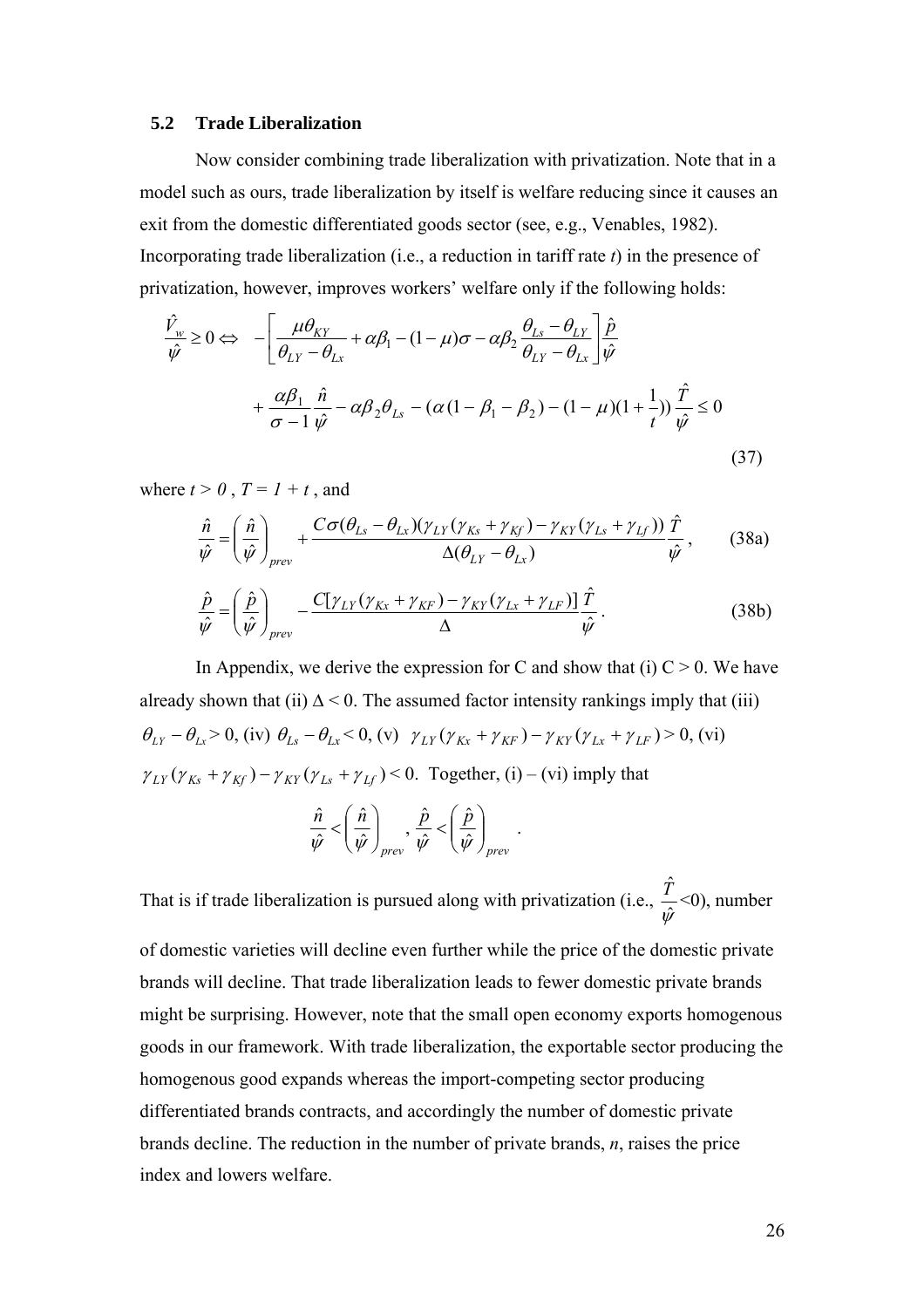How does privatization impact total welfare when it is pursued along with trade liberalization? To answer that first we substitute (38a) and (38b) in (37). Then,

defining 
$$
\left(\frac{\hat{V}_w}{\hat{V}}\right)_{prev}
$$
 as in subsection 5.1, we find that  
\n
$$
\frac{\hat{V}_w}{\hat{V}} \ge 0 \Leftrightarrow \left(\frac{\hat{V}_w}{\hat{V}}\right)_{prev} - (\alpha(1 - \beta_1 - \beta_2) - (1 - \mu)(1 + \frac{1}{t}))\frac{\hat{T}}{\hat{V}}
$$
\n
$$
+ \left(\frac{\mu\theta_{KY}}{\theta_{LY} - \theta_{Lx}} + \alpha\beta_1 - (1 - \mu)\sigma - \alpha\beta_2 \frac{\theta_{LS} - \theta_{LY}}{\theta_{LY} - \theta_{Lx}}\right) \left[\frac{\hat{p}}{\hat{V}} - \left(\frac{\hat{p}}{\hat{V}}\right)_{prev}\right]
$$
\n
$$
+ \frac{\alpha\beta_1}{\sigma - 1} \left[\frac{\hat{n}}{\hat{V}} - \left(\frac{\hat{n}}{\hat{V}}\right)_{prev}\right] \ge 0.
$$
\n(39)

The second term on the right-hand side of (39) captures the direct beneficial effect of a reduction in tariff rates. A reduction in tariff rates directly benefits the consumers by lowering the price index. However, tariff reductions also lower tariff revenues. The former beneficial effect (i.e., lower prices) dominates the latter as long as  $\alpha(1 - \beta_1 - \beta_2) - (1 - \mu)(1 + 1/t) > 0$ —which holds if the share of rebated tariff revenue in a worker's overall income is small (i.e., μ is large). We had assumed this to be the case.

The third term on the RHS of (39) captures an additional benefit from trade liberalization which works through lower prices. Note that the lower prices of private brands not only benefit consumers directly, but also through an increase in wages.

To summarize, though there are gains from trade liberalization due to higher wages and lower prices of foreign and domestic private brands, the number of varieties is reduced with trade liberalization. The magnitude of the adverse welfare effect of trade liberalization is small if brands are close substitutes (σ large)**.** This implies the following Proposition.

**Proposition 8:** *Privatization combined with trade liberalization increases workers' welfare provided the brands are not too differentiated (i.e., σ is not close to unity).* **Proof:** Follows from the discussion above.  $\bullet$  QED

These two propositions, i.e., Propositions 7 and 8, suggest an otherwise unpopular privatization might be politically viable if governments can undertake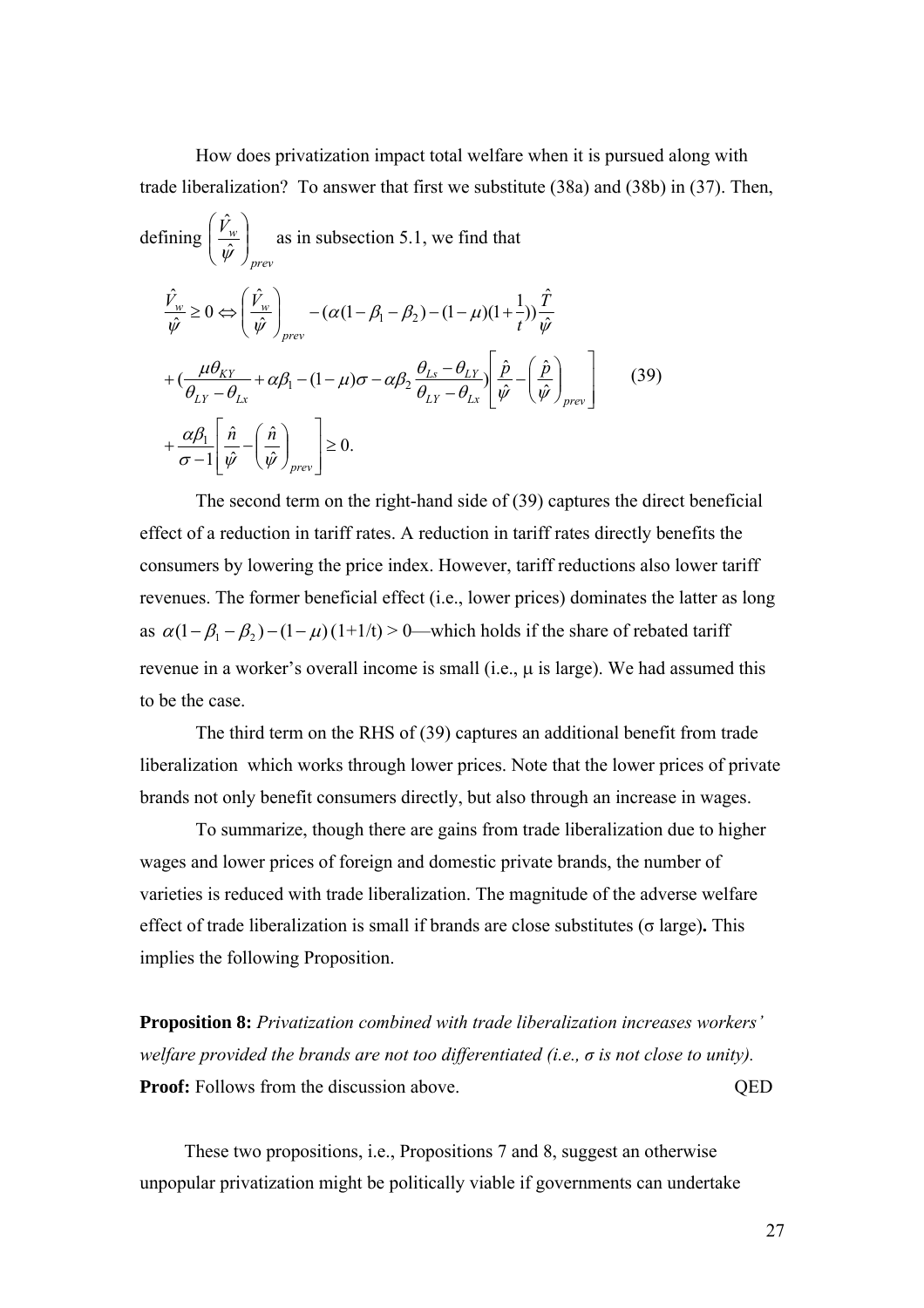reforms in other arenas as well—in our case, trade and capital accounts.

## **6 Conclusion**

Prompted by poor performance and widespread inefficiencies, governments in several developing countries have attempted to withdraw from the manufacturing sector, in which it used to have a significant share both in terms of output and employment. What are the welfare consequences of such a retreat? We attempted to address this question by embedding public sector production—characterized by laborintensive techniques and a lack of market discipline (these firms continue to produce even if profits are negative)—in a general equilibrium model with imperfect competition. Although there is a small body of work incorporating the government provision of public goods in the trade literature, direct government production does not seem to have received much attention.

Our findings suggest that privatization may have several benefits. It reduces losses of the PSEs, raises the returns to capital, and increases the tariff revenue—all of which improve welfare. However, due to the use of labor-intensive techniques, a shrinking of the public sector might create unemployment or in a full-employment model like ours, lower wages. More surprisingly, we find that if elasticities of substitution are low in production, private brands producers, rather than filling up the void created through the contraction of the public sector, might actually exit. Fewer brands together with lower wages reduce the welfare of workers. This suggests that pursuing privatization alone might be politically costly.

According to our model, to do it right—i.e., to privatize without immiserizing the workers—requires complementary reforms. In particular, the government needs to provide suitable incentives and an environment to attract foreign investment into the country. This stands in sharp contrast to findings from perfectly competitive trade models where capital inflow in a tariff-distorted economy, with a capital-intensive importable sector, reduces welfare. Trade liberalization (also welfare-reducing by itself in presence of imperfect competition), if pursued along with privatization improves workers' welfare only if there is not much differentiation—which is true if the sector produces relatively basic manufacturing goods.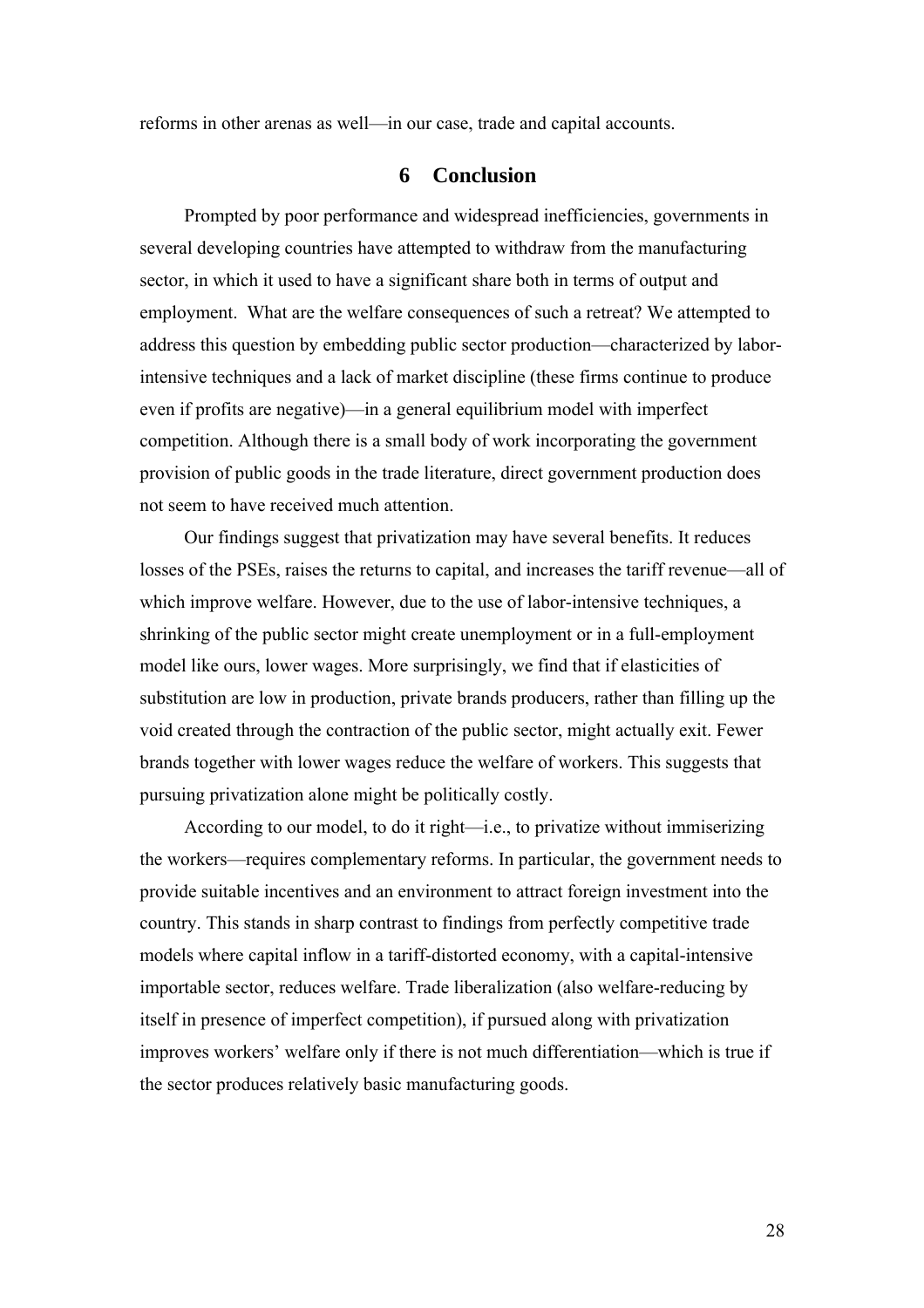# **Appendix**

## **1. Derivation of (30)**

Differentiating (7), (8), and (9) respectively yield:

$$
0 = -\sigma \hat{p} + (\sigma - 1)\hat{P} + \hat{z}, \qquad (A1)
$$

$$
\hat{x}^* = (\sigma - 1)\hat{P} + \hat{z},\tag{A2}
$$

$$
\hat{s} = -\sigma \hat{q} + (\sigma - 1)\hat{P} + \hat{z} \,. \tag{A3}
$$

Subtracting (A1) from (A3) gives

$$
\hat{s} = \sigma(\hat{p} - \hat{q}), \text{ i.e. } \hat{q} = \hat{p} - \frac{\hat{s}}{\sigma}, \tag{A4}
$$

and subtracting (A1) from (A2) yields

$$
\hat{x}^* = \sigma \hat{p} \tag{A5}
$$

Assume  $\lambda_g \approx 0$ . Then using (21), (22) and (A5) we can rewrite (27) and (26) as follows:

$$
\hat{z} = \left(\frac{\lambda_r \theta_{LY} - \lambda_w \theta_{KY}}{\theta_{LY} - \theta_{Lx}} + \lambda_t \sigma\right) \hat{p},
$$
  

$$
(\sigma - 1)\hat{P} = -\beta_1 \hat{n} + (\sigma - 1)\beta_1 \hat{p} + (\sigma - 1)\beta_2 \frac{\theta_{LY} - \theta_{Lx}}{\theta_{LY} - \theta_{Lx}} \hat{p} + (\sigma - 1)\beta_2 \theta_{Lx} \hat{\psi}
$$

Adding these equations and using

$$
\hat{x}^* = \hat{z} + (\sigma - 1)\hat{P} = \sigma \hat{p}
$$

gives:

$$
-\beta_1 \hat{n} + \left[ (\sigma - 1)(\beta_1 + \beta_2 \frac{\theta_{LY} - \theta_{LS}}{\theta_{LY} - \theta_{Lx}} - (1 - \lambda_t)) + (\frac{\lambda_r \theta_{LY} - \lambda_w \theta_{KY}}{\theta_{LY} - \theta_{Lx}} - (1 - \lambda_t)) \right] \hat{p} = -(\sigma - 1)\beta_2 \theta_{LS} \hat{\psi}
$$

(A6)

Equation (28) in the text follows once we define

$$
A = (\sigma - 1)(\beta_1 + \beta_2 \frac{\theta_{LY} - \theta_{LS}}{\theta_{LY} - \theta_{Lx}} - (1 - \lambda_t)) + (\frac{\lambda_r \theta_{LY} - \lambda_w \theta_{KY}}{\theta_{LY} - \theta_{Lx}} - (1 - \lambda_t)).
$$
\n(A7)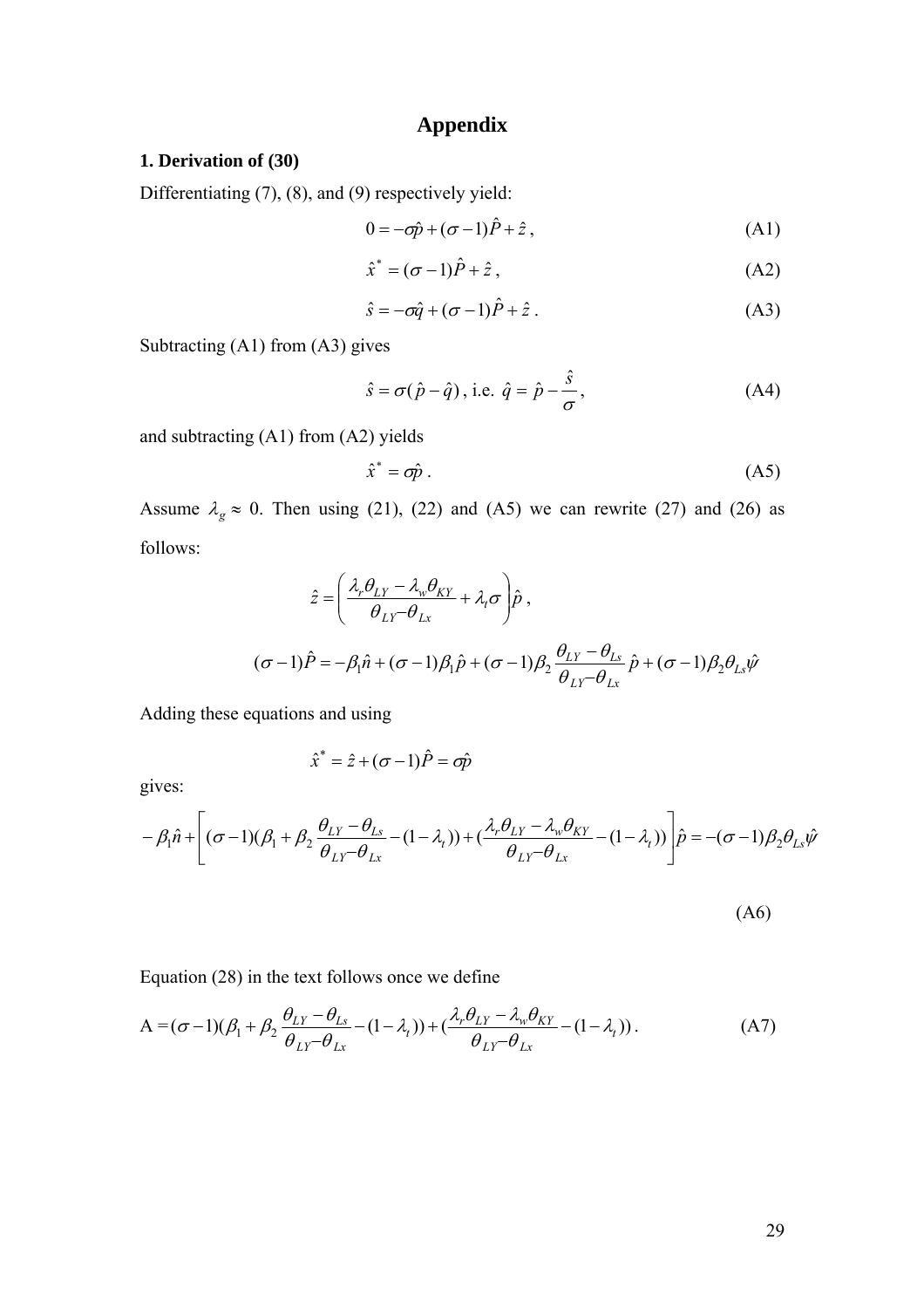#### **2. Sign of A**

Now consider the sign of A. The maximum value of  $\beta_1 + \beta_2 \frac{\partial_L V}{\partial x^2} - (1 - \lambda_t)$  $LY$ <sup>- $U$ </sup>  $Lx$  $\frac{LY - U_{Ls}}{2} - (1 - \lambda)$  $\beta_1 + \beta_2 \frac{\theta_{LY} - \theta_{Ls}}{\theta_{LY} - \theta_{Lx}} - (1 - \lambda_t)$  is

$$
\beta_1 + \beta_2 + \lambda_t - 1 = -(1 - \beta_1 - \beta_2 - \lambda_t) = -\left(\frac{n^* p^* (1 + t) x^*}{\alpha z} - \frac{t n^* p^* x^*}{z}\right) = -\frac{n^* p^* x^*}{\alpha z} (1 + t(1 - \alpha)) < 0
$$

 $(A8)$ 

Similarly using  $\lambda_w + \lambda_r \approx 1 - \lambda_t$  (since  $\lambda_g \approx 0$ ) it can be shown that

$$
\frac{\lambda_r \theta_{LY} - \lambda_w \theta_{KY}}{\theta_{LY} - \theta_{Lx}} - (1 - \lambda_t) = -\frac{\lambda_w - (1 - \lambda_t) \theta_{Lx}}{\theta_{LY} - \theta_{Lx}} = -\frac{\lambda_w (\theta_{Lx} + \theta_{Kx}) - (\lambda_w + \lambda_r) \theta_{Lx}}{\theta_{LY} - \theta_{Lx}} < 0 \quad (A9)
$$

From (A8) and (A9) it follows that A, as defined in (A7), is negative.

## **3. Derivations of (31) and (32)**

Substituting (25) in (26) and (27) and assuming  $\varepsilon_i \approx 0$ , equations (26), (27) and (30) can be written in the matrix form as follows:

$$
\begin{bmatrix}\n\gamma_{LY} & \gamma_{Lx} + \gamma_{LF} & \sigma(\gamma_{Ls} + \gamma_{Lf})(\frac{\theta_{LS} - \theta_{Lx}}{\theta_{LY} - \theta_{Lx}}) \\
\gamma_{KY} & \gamma_{Kx} + \gamma_{KF} & \sigma(\gamma_{Ks} + \gamma_{Kf})(\frac{\theta_{LS} - \theta_{Lx}}{\theta_{LY} - \theta_{Lx}}) \\
0 & -\beta_1 & A\n\end{bmatrix}\n\hat{\vec{p}} = \begin{bmatrix}\n\sigma\theta_{LS}(\gamma_{LS} + \gamma_{Lf})\hat{\psi} \\
\hat{\sigma}\theta_{LS}(\gamma_{Ks} + \gamma_{Kf})\hat{\psi} \\
-\sigma\sigma\theta_{LS}\hat{\psi}\n\end{bmatrix}
$$

where A is as defined in A7. Equations (31) and (32) then follow immediately from applying Cramer's rule.

#### **4. Derivations of (35a) and (35b)**

Let  $f$  denote the share of foreign capital in the small open economy-i.e.,

*d f f K K K f* <sup>+</sup> <sup>=</sup> . Amending (27) to incorporate proportional changes in foreign

investment (denoted by  $\hat{\overline{K}}_f$ ), the three equations—(26), (27), and (30)—can be put in the matrix form as follows: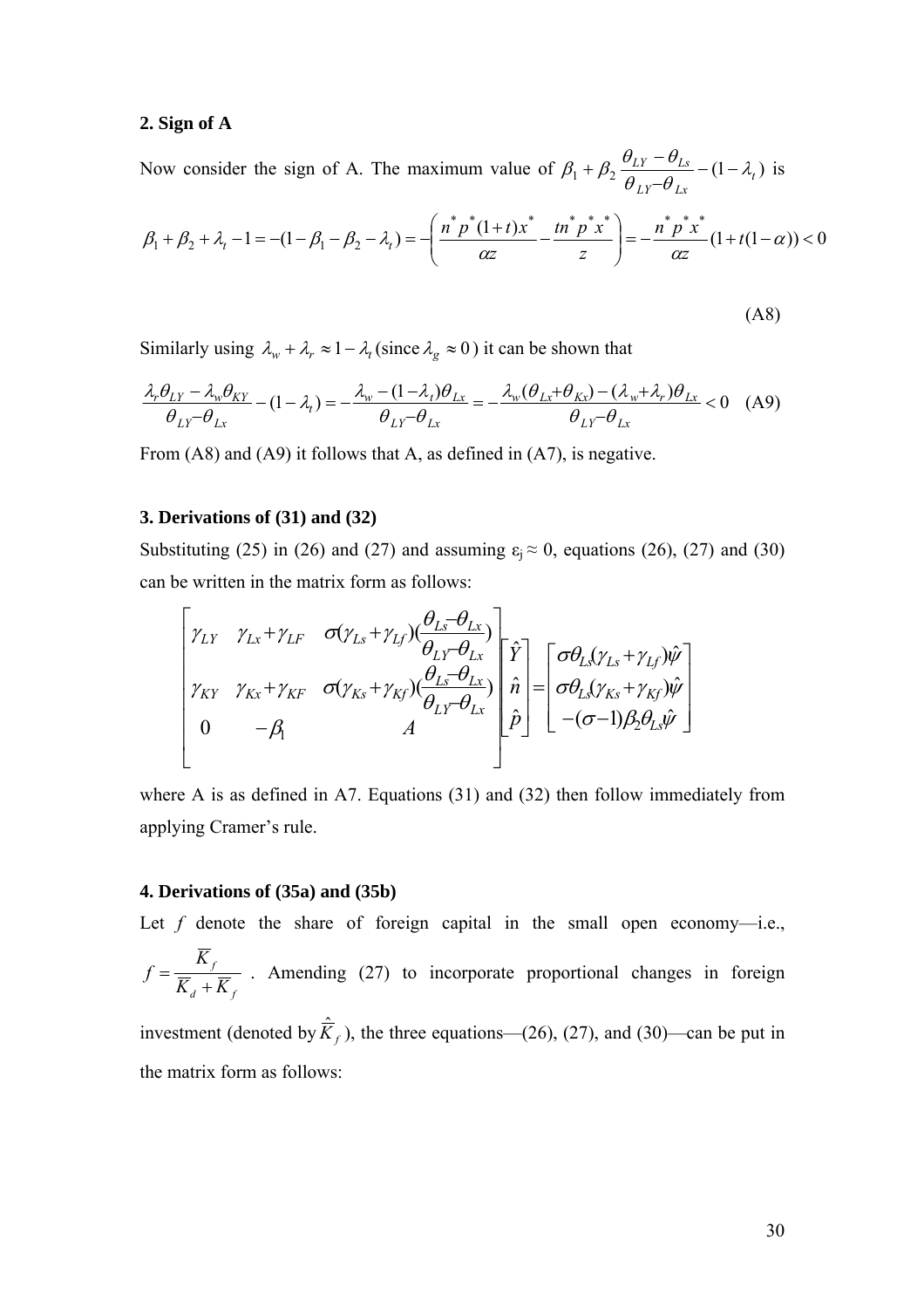$$
\begin{bmatrix}\n\gamma_{LY} & \gamma_{Lx} + \gamma_{LF} & \sigma(\gamma_{Ls} + \gamma_{Lf})(\frac{\theta_{LS} - \theta_{Lx}}{\theta_{LY} - \theta_{Lx}}) \\
\gamma_{KY} & \gamma_{Kx} + \gamma_{KF} & \sigma(\gamma_{Ks} + \gamma_{Kf})(\frac{\theta_{LS} - \theta_{Lx}}{\theta_{LY} - \theta_{Lx}}) \\
0 & -\beta_1 & A\n\end{bmatrix}\n\hat{\vec{p}} = \n\begin{bmatrix}\n\sigma\theta_{LS}(\gamma_{LS} + \gamma_{Lf})\hat{\psi} \\
\sigma\theta_{LS}(\gamma_{Ks} + \gamma_{Kf})\hat{\psi} + \hat{f}\hat{K}_f \\
-\sigma\sigma^{-1})\beta_2\theta_{LS}\hat{\psi}\n\end{bmatrix}
$$

Applying Cramer's rule and simplifying subsequently we get (35a) and (35b).

#### **5. Derivations of (38a) and (38b)**

Note that  $T = (1+t)$  where  $t > 0$  is the ad-valorem tariff rate on imports. Let  $\hat{T}$  denote the proportionate change in T (i.e.,  $\hat{T} = d \ln T$ ). Incorporating  $\hat{T}$ , equations (28), (29), and (A2) respectively will be modified as

$$
\hat{P} = \frac{\beta_1}{1 - \sigma} \hat{n} + \beta_1 \hat{p} + \beta_2 \hat{q} + (1 - \beta_1 - \beta_2) \hat{T},
$$
\n(A10)

$$
\hat{z} = \lambda_w \hat{w} + \lambda_r \hat{r} + \lambda_t (\hat{t} + \hat{x}^*) + \lambda_g \hat{\pi}_g , \qquad (A11)
$$

and

$$
\hat{x}^* = -\sigma \hat{T} + (\sigma - 1)\hat{P} + \hat{z} \,. \tag{A12}
$$

Subtracting (A1) from (A12) yields

$$
\hat{x}^* = \sigma(\hat{p} - \hat{T}).\tag{A13}
$$

Substituting (A10), (A11), and (A13) into (A1) and rearranging gives:

$$
A\hat{p} - \beta_1 \hat{n} + C\hat{T} = -(\sigma - 1)\beta_2 \theta_{Ls} \hat{\psi}
$$
 (A14)

where *A* is as in (A7) while  $C = \frac{\lambda_t}{\lambda} + (\sigma - 1)(1 - \beta_1 - \beta_2 - \lambda_t)$ *t*  $C = \frac{\lambda_i}{\lambda_i} + (\sigma - 1)(1 - \beta_1 - \beta_2 - \lambda_i)$ . Since  $1 - \beta_1 - \beta_2 - \lambda_i$ 

 $0, C > 0$ . Equations (26), (27), and (A14) can be written in the matrix form as follows:

$$
\begin{bmatrix}\n\gamma_{LY} & \gamma_{Lx} + \gamma_{LF} & \sigma(\gamma_{Ls} + \gamma_{Lf})(\frac{\theta_{Ls} - \theta_{Lx}}{\theta_{LY} - \theta_{Lx}}) \\
\gamma_{KY} & \gamma_{Kx} + \gamma_{KF} & \sigma(\gamma_{Ks} + \gamma_{Kf})(\frac{\theta_{Ls} - \theta_{Lx}}{\theta_{LY} - \theta_{Lx}}) \\
0 & -\beta_1 & A\n\end{bmatrix}\n\hat{\vec{p}} = \n\begin{bmatrix}\n\sigma\theta_{LS}(\gamma_{Ls} + \gamma_{Lf})\hat{\psi} + \hat{f}\hat{K}_f \\
\hat{\sigma}\theta_{LS}(\gamma_{Ks} + \gamma_{Kf})\hat{\psi} + \hat{f}\hat{K}_f \\
-\sigma\sigma^{-1})\beta_2\theta_{LS}\hat{\psi} - C\hat{T}\n\end{bmatrix}
$$

Then applying Cramer's rule equations (38a) and (38b) follow.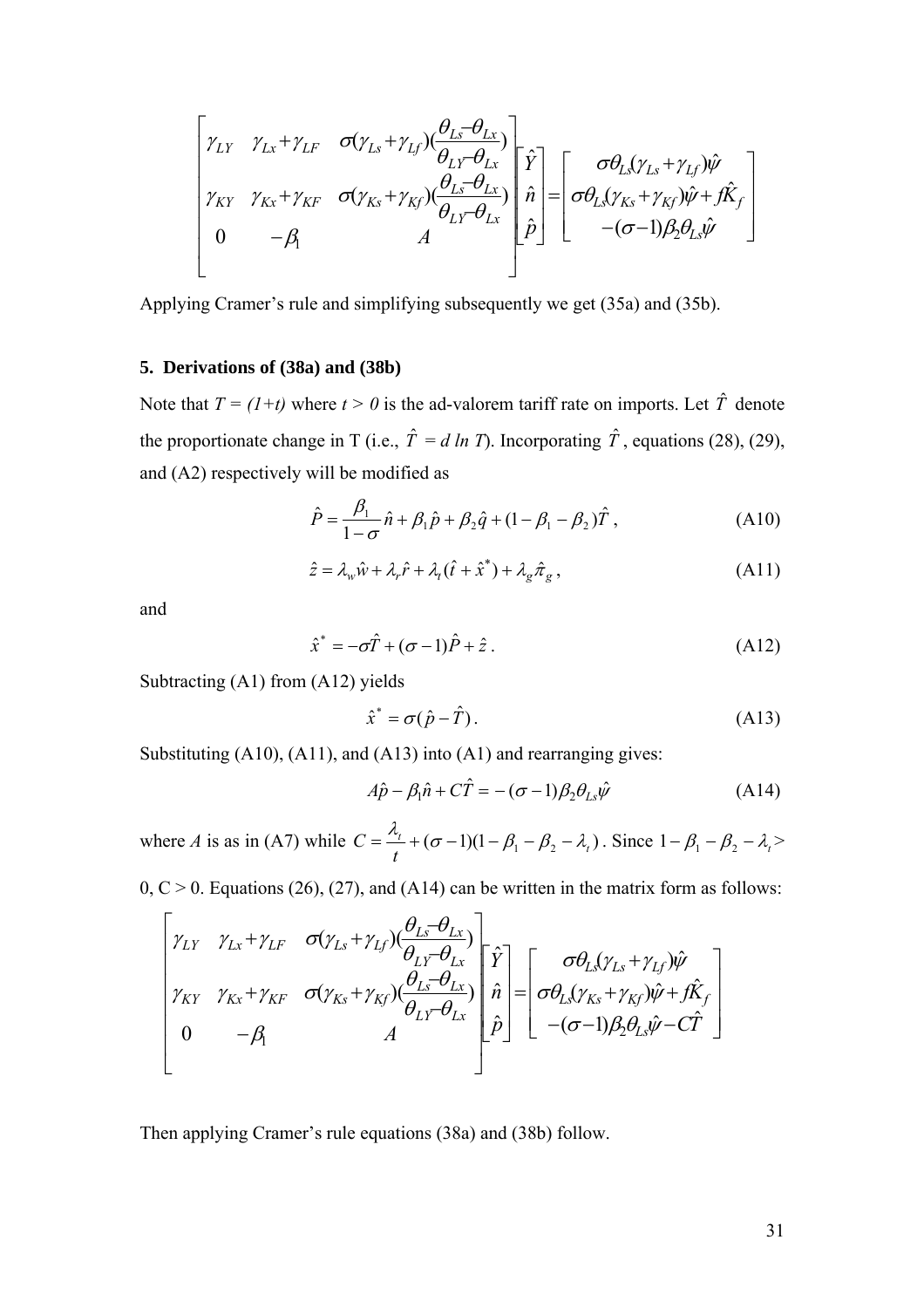#### **References**

- Anderson, S.P., de Palma A., Thisse, J.-F., 1997. Privatization and efficiency in a differentiated industry, European Economic Review 41, 1635 – 1654.
- Antras, P., 2003. Firms, contracts and trade structure, Quarterly Journal of Economics 118, 1375-1418.
- Beladi, H., Chao, C., 2006. Mixed ownership, unemployment, and welfare for a developing economy, Review of Development Economics 10, 604-611.
- Baland, J.-M., Francois, P., 2005 Commons as insurance and the welfare impact of privatization, Journal of Public Economics 89, 211-231
- Barros, F., 1994. Delegation and efficiency in a mixed oligopoly, Annales d'Economie de Statistique 33, 51-72.
- Barros, F., Modesto, L., 1999. Portuguese banking sector: a mixed oligopoly?, International Journal of Industrial Organization 17, 869-86.
- Bhagwati, J. N., 1968. Distortion and immiserizing growth: a generalization, Review of Economic Studies 35, 481-5.
- Boycko, M., Shleifer, A., Vishny, R.W., 1996. A theory of privatization, Economic Journal 106, 309-319.
- Brecher, R. A., Diaz-Alejandro, C.F., 1977. Tariffs, foreign capital and immiserizing growth, Journal of International Economics 7, 317-22.
- Chakraborty, B. S., 2001, Welfare consequence of capital inflow for a small tariffprotected economy, Journal of Development Economics 66, 305-316.
- Clarke, George R.G., Cull, R., 2005. Bank privatization in Argentina: A model of political constraints and differential outcomes, Journal of Development Economics 78, 133 – 155.
- Cremer, H., Marchand, M., Thisse, J.-F., 1991. Mixed oligopoly with differentiated products, International Journal of Industrial Organization 9, 43-53.
- De Fraja, G., 1993. Productive Efficiency in public and private firms, Journal of Public Economics 50, 15 – 30.
- De Fraja, G., Delbono, F., 1989. Alternative strategies of a public enterprise in oligopoly, Oxford Economic Papers 41, 302-11.
- Dewenter, K.L., Malatesta, P.H., 2001. State-owned and privately-owned firms: an empirical analysis of profitability, leverage and labor intensity, American Economic Review 91, 320-34.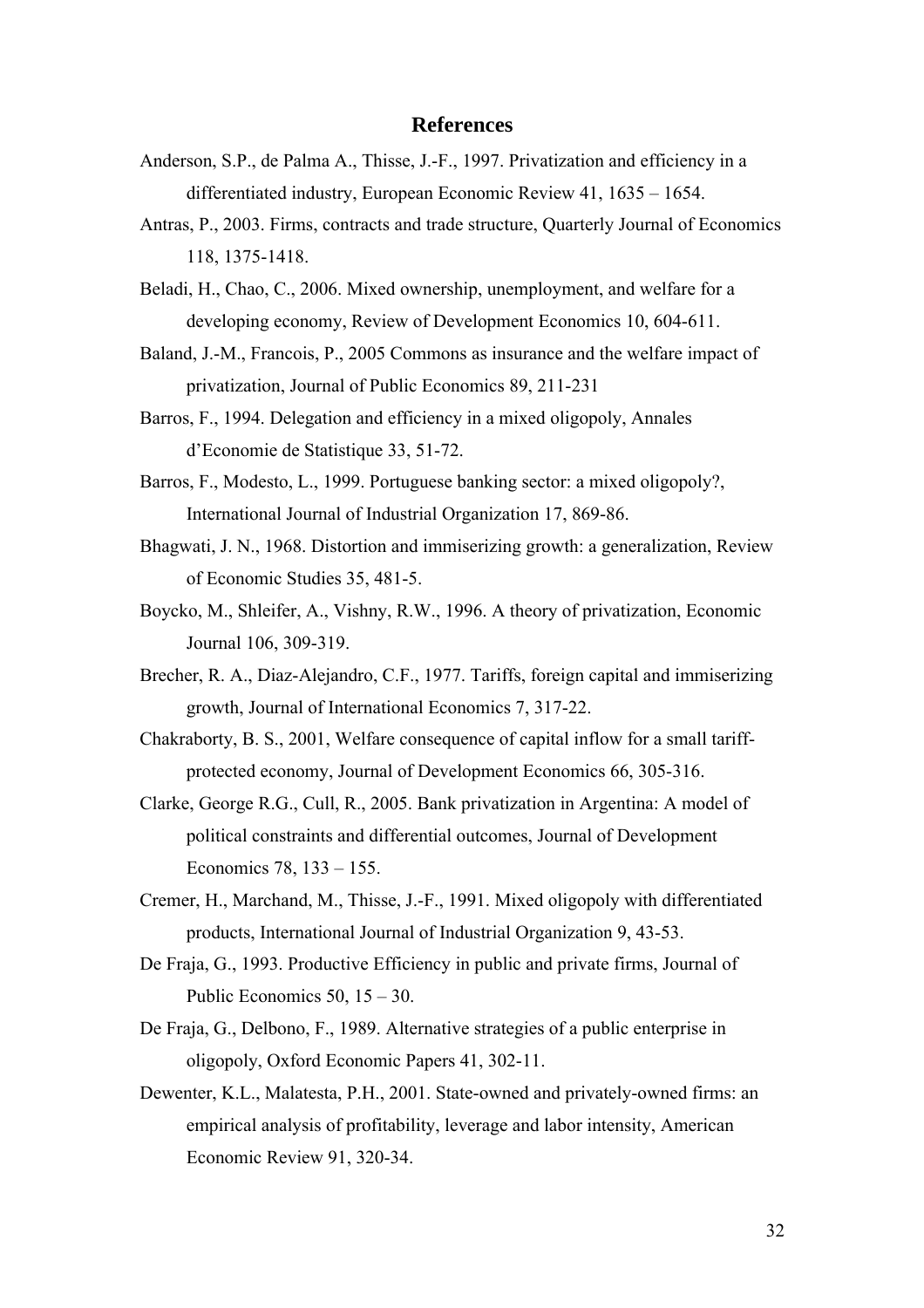- Dutt, P., Mitra, D., 2002. Endogenous trade policy through majority voting: an empirical investigation, Journal of International Economics 58, 107-33.
- Feenstra, R. C. (2003) *Advanced International Trade: Theory and Evidence*, Princeton: Princeton University Press.
- Fujiwara, K., 2007. Partial privatization in a differentiated mixed oligopoly, Journal of Economics 92,  $51 - 65$ .
- Galal, A., Jones, L., Tandon, P., Vogelsang, I., 1994. Welfare Consequences of Selling Public Enterprises: An Empirical Analysis. New York: Oxford University Press.
- Grinols, E.L., 1991. Unemployment and foreign capital: the relative opportunity costs of domestic labor and welfare, Economica 58, 107-122.
- Hart, O., Shleifer, A., Vishny, R.W., 1997. The proper scope of government: theory and an application to prisons, Quarterly Journal of Economics 112, 1127-61
- Helpman, E., Krugman, P.R., 1985. Market Structure and Foreign Trade, Cambridge: MIT Press.
- Johnson, H.G., 1967. The possibility of income losses from increased efficiency of factor accumulation in the presence of a tariff, Economic Journal 77, 151-4.
- Jones, R. W., 1965. The Structure of Simple General Equilibrium Models. Journal of Political Economy, 73, 557-572.
- Majumdar, S. K., 1998. Assessing comparative efficiency of the state-owned, mixed and private sectors in Indian industry, Public Choice 96, 1-24.
- Mankiw, N. G., Whinston, M. D., 1986, ``Free Entry and Social Inefficiency'', RAND Journal of Economics, Vol. 17, pp. 48-58.
- Matsumura, T., Kanda, O., 2005. "Mixed Oligopoly at Free Entry Markets." Journal of Economics 84, 27-48.
- Matsumura, T., Matsushima, N., 2004. Endogenous cost differentials between public and private enterprises: a mixed duopoly approach, Economica 71, 671-88.
- Megginson, W., Netter, J., 2001. From state to market: a survey of empirical studies on privatization, Journal of Economic Literature 39, 321-89.
- Nellis, J., Kikeri, S., 1989. Public enterprise reform: privatization and the World Bank, World Development 17, 659-72.
- Roland, G. 2000. Transition and Economics: Politics, Markets and Firms. Cambridge and London: MIT Press.
- Saha, B., Sensarma, R., 2004. Divestment and Bank Competition, Journal of